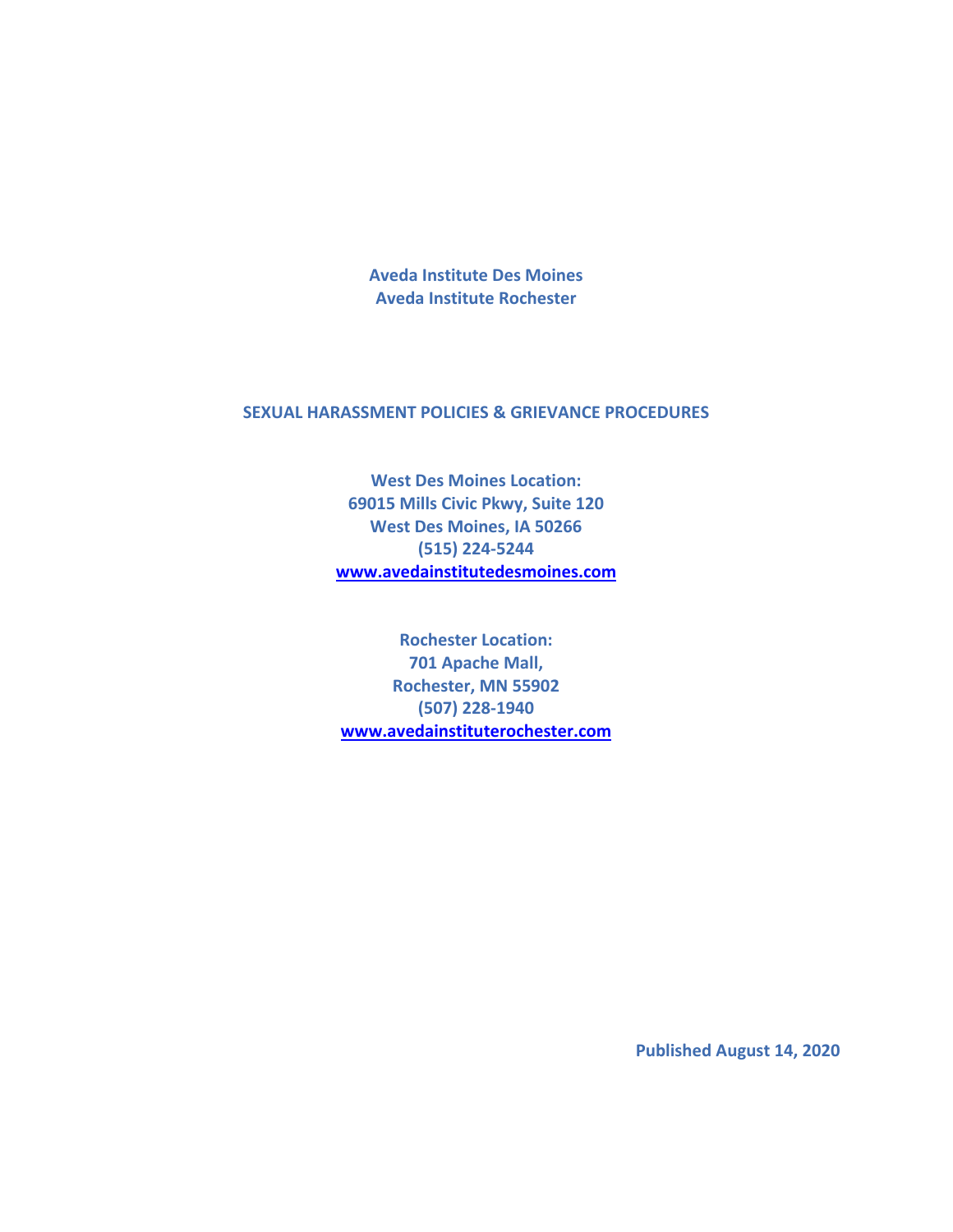# **Table of Contents**

| 11. Appeals |  |
|-------------|--|
|             |  |
|             |  |
|             |  |
|             |  |
|             |  |
|             |  |
|             |  |
|             |  |
|             |  |
|             |  |
|             |  |
|             |  |
|             |  |
|             |  |
|             |  |
|             |  |
|             |  |
|             |  |
|             |  |
|             |  |
|             |  |
|             |  |
|             |  |
|             |  |
|             |  |
|             |  |
|             |  |
|             |  |
|             |  |
|             |  |
|             |  |
|             |  |
|             |  |
|             |  |
|             |  |
|             |  |
|             |  |
|             |  |
|             |  |
|             |  |
|             |  |
|             |  |
|             |  |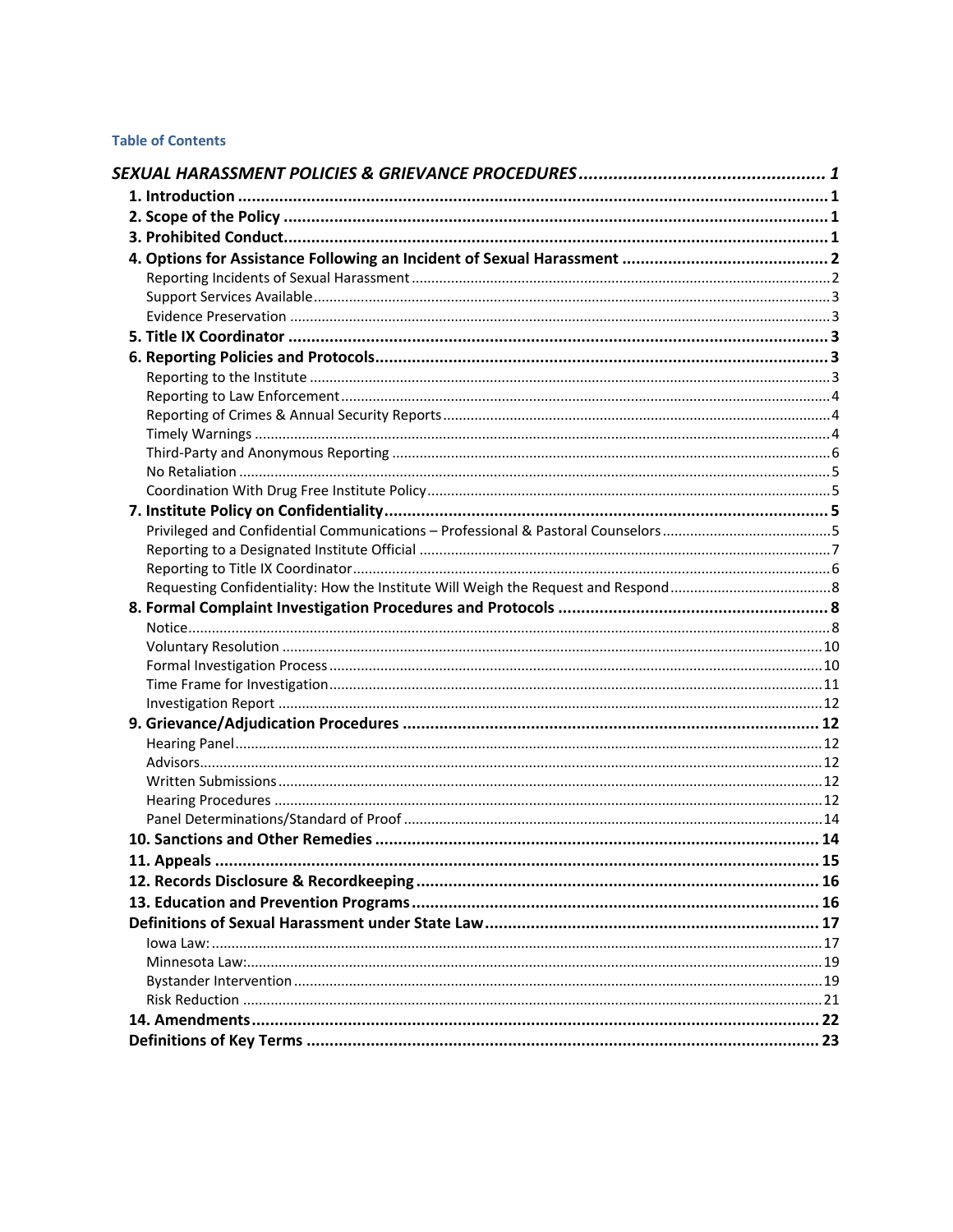## **AVEDA INSTITUTE DES MOINES & AVEDA INSTITUTE ROCHESTER**

#### **SEXUAL HARASSMENT POLICIES & GRIEVANCE PROCEDURES**

## <span id="page-2-1"></span><span id="page-2-0"></span>**1. Introduction**

Aveda Institute Des Moines and Aveda Institute Rochester (collectively, the "Institute") is committed to providing a working and educational environment for all students, faculty and staff that is free from sex discrimination, including sexual harassment. Every member of the Institute community should be aware that the Institute is strongly opposed to sexual harassment, and that such behavior is prohibited by state and federal laws.

Aveda Institute Des Moines & Aveda Institute Rochester do not discriminate on the basis of sex in its educational, extracurricular, or other programs or in the context of employment. Sex discrimination is prohibited by Title IX of the Education Amendments of 1972, a federal law that provides:

*No person in the United States shall, on the basis of sex, be excluded from participation in, be denied the benefits of, or be subjected to discrimination under any education program or activity receiving Federal financial assistance.*

As part of the Institute's commitment to providing a working and learning environment free from sexual harassment, this Policy shall be disseminated widely to the Institute community through publications, the Institute website, new employee orientations, student orientations, and other appropriate channels of communication. Key staff members are trained to enable the Aveda Institute Des Moines and Aveda Institute Rochester to handle any allegations of sexual harassment promptly and effectively. The Aveda Institute Des Moines or Aveda Institute Rochester will respond promptly to all reports of sexual harassment, and will take appropriate action to prevent, to correct, and if necessary, to discipline behavior that violates this Policy.

## <span id="page-2-2"></span>**2. Scope of the Policy**

This Policy governs sexual harassment that occurs in the Institute's education programs or activities. This Policy applies to all students, employees, and third parties conducting business with the Aveda Institute Des Moines and Aveda Institute Rochester, regardless of the person's gender, gender identity, sexual orientation, age, race, nationality, class status, ability, religion or other protected status. The Aveda Institute Des Moines and Aveda Institute Rochester encourage victims of sexual harassment to talk to somebody about what happened – so victims can get the support they need, and so the respective institute can respond appropriately. As further described in this Policy, the Aveda Institute Des Moines and Aveda Institute Rochester will seek to respect a victim's request for confidentiality to the extent possible, while remaining ever mindful of the victim's well-being.

#### <span id="page-2-3"></span>**3. Prohibited Conduct**

Sexual harassment comprises a broad range of behaviors focused on sex that may or may not be sexual in nature. Sexual harassment includes an Institute employee conditioning the provision of an Institute aid, benefit, or service on an individual's participation in unwelcome sexual conduct. Unwelcome conduct determined by a reasonable person to be so severe, pervasive, and objectively offensive that it effectively denies a person equal access to the Institute's education programs or activities also constitutes sexual harassment. Sexual assault, stalking, domestic violence, and dating violence are all forms of sexual harassment. Retaliation following an incident of alleged sexual harassment or attempted sexual harassment is strictly prohibited. The definitions for specific acts of sexual harassment can be found in the Definitions of Key Terms at the end of this Policy statement.

Sexual harassment can occur between strangers or acquaintances, or people who know each other well, including between people involved in an intimate or sexual relationship, can be committed by anyone regardless of gender identity, and can occur between people of the same or different sex or gender. **This Policy prohibits all forms of sexual harassment.**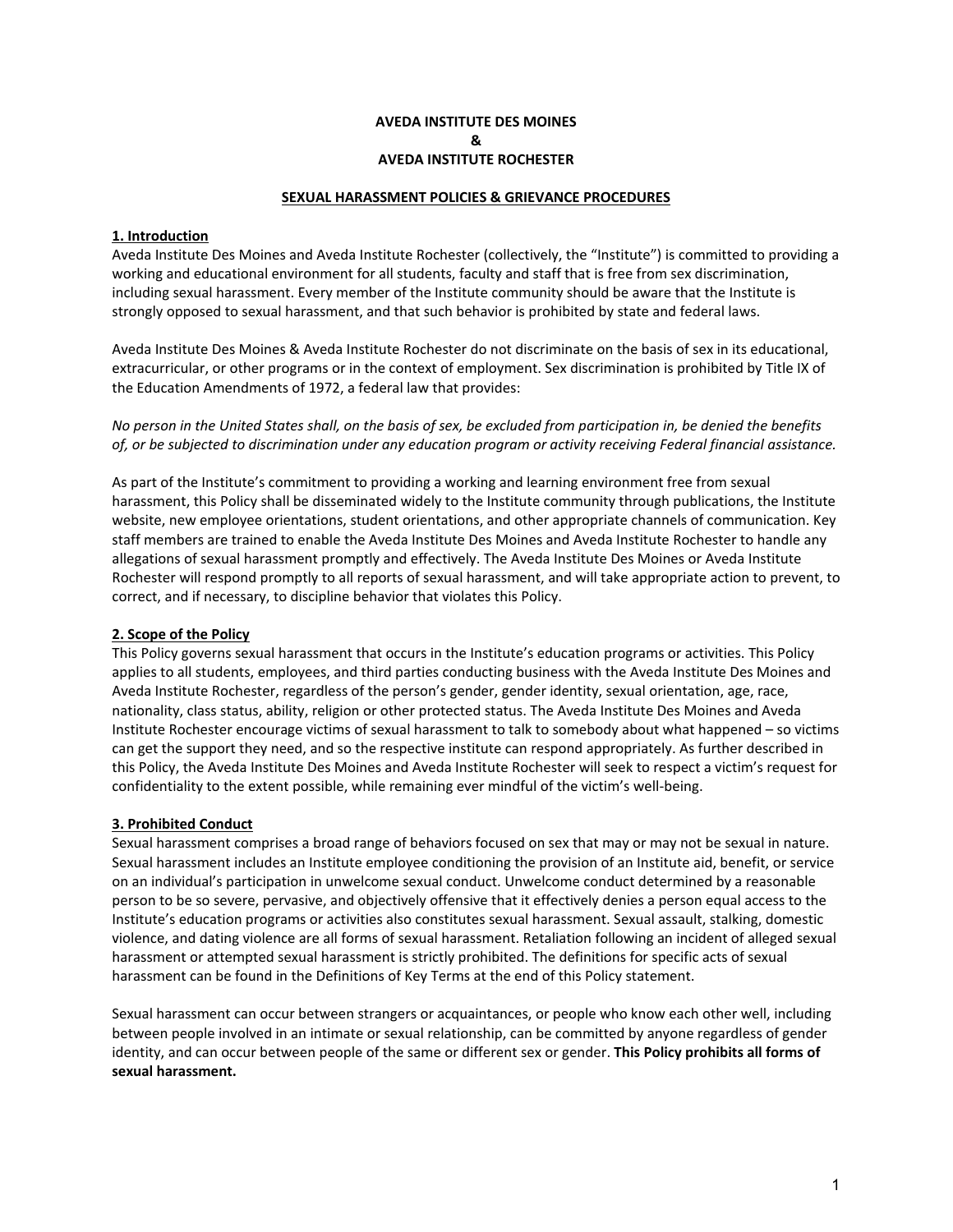## <span id="page-3-0"></span>**4. Options for Assistance Following an Incident of Sexual Harassment**

The Aveda Institute Des Moines and Aveda Institute Rochester strongly encourage any victim of sexual harassment to seek immediate assistance. Seeking prompt assistance may be important to ensure a victim's physical safety or to obtain medical care. The institutes strongly advocate that a victim of sexual harassment report the incident in a timely manner. Time is a critical factor for evidence collection and preservation.

## <span id="page-3-1"></span>**Reporting Incidents of Sexual Harassment**

Victims of sexual harassment may file a report with the local Police Department. Victims may also file a report with the Institute's Title IX Coordinator. More information about reporting an incident of sexual harassment can be found in Section 6 of this Policy, below.

The Aveda Institute Des Moines or Aveda Institute Rochester will respond promptly when it has actual knowledge of sexual harassment in its education programs or activities. The Title IX Coordinator will promptly contact the complainant to discuss the availability of supportive measures as described below, consider the complainant's wishes with respect to supportive measures, inform the complainant of the availability of supportive measures with or without the filing of a formal complaint, and explain to the complainant the process for filing a formal complaint. The Aveda Institute Des Moines or Aveda Institute Rochester will also provide the complainant with written notification about assistance available both within and outside of the Institute community.

A complainant may choose for the investigation to be pursued through the criminal justice system and/or through the Institute's disciplinary procedures by filing a formal complaint as described in this Policy. The Aveda Institute Des Moines or Aveda Institute Rochester will work independently from the criminal justice system. Law enforcement officers do not determine whether a violation of this Policy has occurred. The Title IX Coordinator will guide the complainant through the available options and support the complainant in his or her decision.

#### **Supportive Measures**

The respective institute's Title IX Coordinator will work with all students affected by sexual harassment to ensure their safety and support their wellbeing. This assistance may include providing supportive measures to support or protect a student after an incident of sexual harassment and while an investigation or disciplinary proceeding is pending. Supportive measures are non-disciplinary, non-punitive individualized services offered as appropriate, as reasonably available, and without fee or charge to the complainant or the respondent before or after the filing of a formal complaint or where no formal complaint has been filed. Such measures are designed to restore or preserve equal access to the Institute's education programs and activities without unreasonably burdening the other party, including measures designed to protect the safety of all parties or the Institute's educational environment, or deter sexual harassment.

Supportive measures may include:

- counseling,
- extensions of deadlines or other course-related adjustments,
- modifications of work or class schedules,
- campus escort services,
- mutual restrictions on contact between the parties,
- changes in work or housing locations,
- leaves of absence,
- increased security and monitoring of certain areas of the campus, and
- other similar measures.

The Aveda Institute Des Moines and Aveda Institute Rochester will maintain as confidential any supportive measures provided to the complainant or respondent, to the extent that maintaining such confidentiality would not impair the ability of the Institute to provide the supportive measures. The Title IX Coordinator is responsible for coordinating the effective implementation of supportive measures.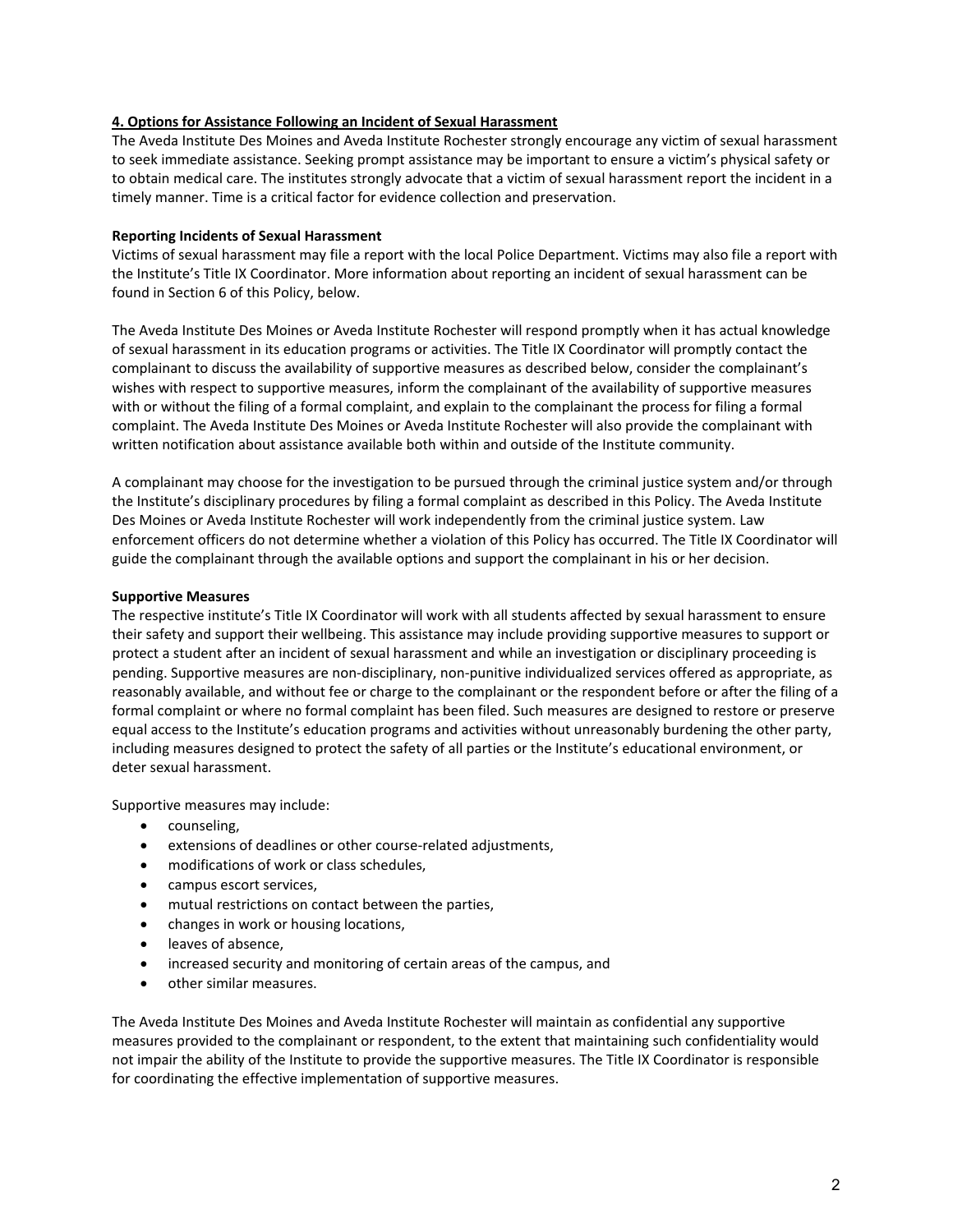The measures needed by each student may change over time, and the Title IX Coordinator will communicate with each student throughout any investigation to ensure that any supportive measures are necessary and effective based on the students' evolving needs. Students who report an incident of sexual harassment may also be able to obtain a formal protection order from a civil or criminal court. The Institute will work with the student and the applicable court to assist in the enforcement of any such protective orders.

## <span id="page-4-0"></span>**Support Services Available**

Counseling, advocacy and support services are available for complainants, whether or not a complainant chooses to make an official report or participate in the Institute's disciplinary or criminal process. *Aveda Institute Des Moines and Aveda Institute Rochester do not provide counseling or health care services.* 

Sexual harassment crisis and counseling options are available locally and nationally through a number of agencies, including:

#### National Resources:

**National Sexual Assault Hotline**: 800-656-4673 **National Domestic Violence Hotline**: 800-799-7233 **National Institute of Mental Health**: [www.nimh.nih.gov](http://www.nimh.nih.gov/) **Substance Abuse and Mental Health Administration**: [www.samhsa.gov/find-help/national-helpline,](https://www.samhsa.gov/find-help/national-helpline) 1-800- 662-HELP (4357)

Local Resources for Des Moines:

**Iowa Coalition Against Sexual Assault (IowaCASA)** – Referrals to local rape crisis centers.

#### **www**[.iowacasa.org](http://www.iowacasa.org/)

**Iowa Sexual Abuse Hotline** - Crisis line: 1.800.284.7821

**Polk County Victim Services** - Crisis line: 515.286.3535

**NISAA (African Women's Refugee Project)** - Sexual abuse comprehensive services, culturally specific to African Immigrant communities.

**http**[://muawi.org](http://muawi.org/) 515.288.0881

**LUNA (Latinas Unidas por un Nuevo Amanecer)** - Sexual abuse comprehensive services, culturally specific to Latino population.

**www**[.lunaiowa.orgServices](http://www.lunaiowa.orgservices/) 800.256.7668 or 866.256.7668

**Crisis Intervention & Advocacy Center**: 1.800.550.0004 or 515.993.3477

#### Local Resources for Rochester:

**Minnesota Coalition Against Sexual Assault**: 651.209.9993 **Olmsted County Victim Services**: 507.328.7270 **Family Service Rochester**: 507.287.2010

#### <span id="page-4-1"></span>**Evidence Preservation**

Victims of sexual assault, domestic violence or dating violence should consider seeking medical attention as soon as possible. It is important that a victim of sexual assault not bathe, douche, smoke, change clothing or clean the bed/linen where they were assaulted so that evidence necessary to prove criminal activity may be preserved. In circumstances where the victims do not opt for forensic evidence collection, health care providers can still treat injuries and take steps to address health concerns. Victims of sexual harassment are encouraged to also preserve evidence by saving text messages, instant messages, social networking pages, other communications, and keeping pictures, logs or other copies of documents, if they have any, that would be useful in connection with an Institute or police investigation.

#### <span id="page-4-2"></span>**5. Title IX Coordinator**

The Institute's Title IX Coordinator is responsible for monitoring and overseeing the Institute's compliance with Title IX and the prevention of sexual harassment and discrimination. The Title IX Coordinator is: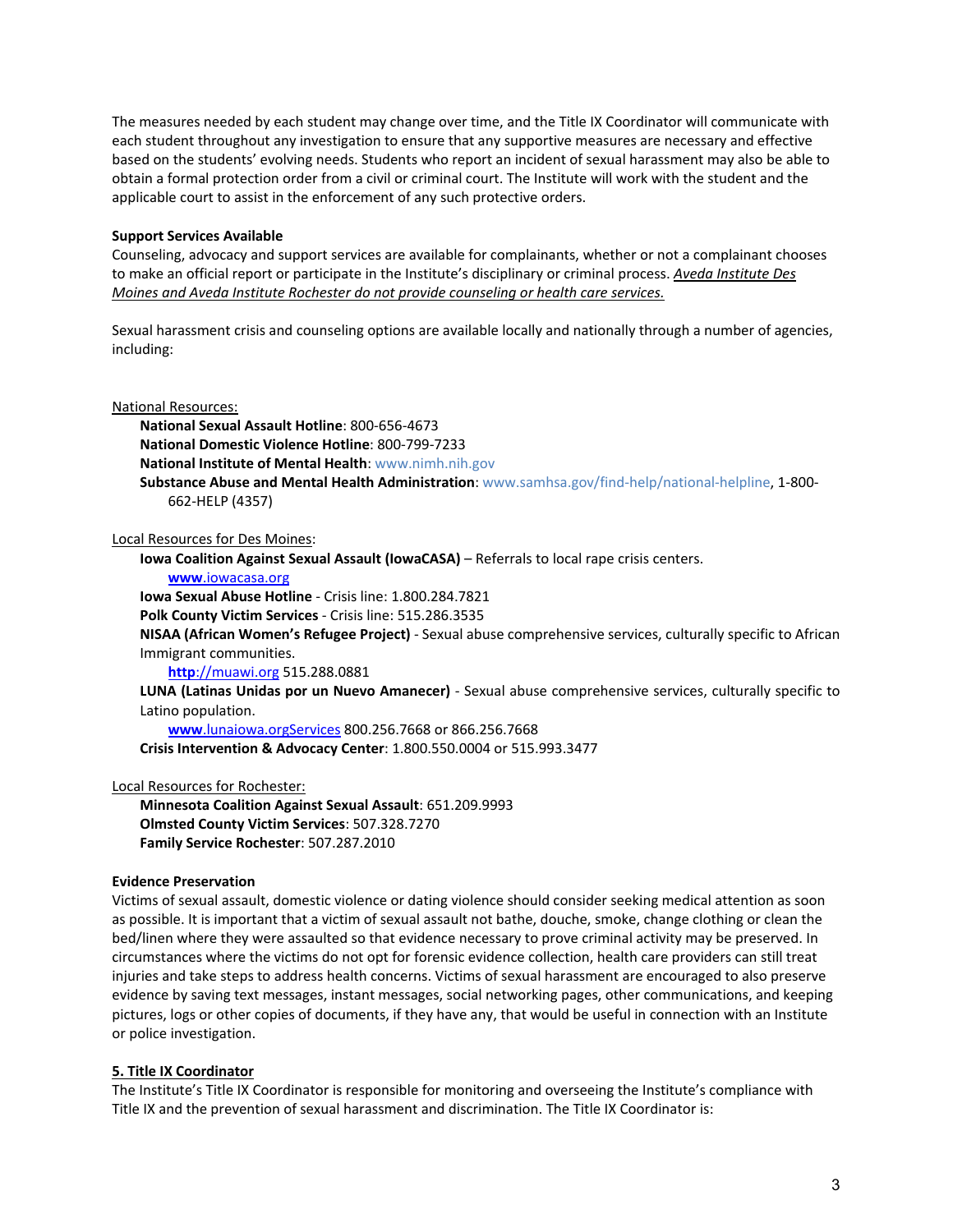- Knowledgeable and trained in Institute policies and procedures and relevant state and federal laws;
- Available to advise any individual, including a complainant, respondent, or a third party, about Institute and community resources and reporting options;
- Available to provide assistance to any Institute employee regarding how to respond appropriately to a report of Title IX-related prohibited conduct and related retaliation;
- Participates in ensuring the effective implementation of this Policy, including monitoring compliance with all procedural requirements, record keeping, and timeframes; and
- Responsible for overseeing training, prevention, and education efforts and annual reviews of climate and culture.

Inquiries or concerns about Title IX may be referred to the Institute's Title IX Coordinator:

West Des Moines location: Ms. Jessica Timmons 6905 Mills Civic Pkwy, Suite 120 West Des Moines, IA 50266 Phone: (515) 224-5244 Email[: jessicat@avedaiowa.com](mailto:jessicat@avedaiowa.com)

Rochester location: Rachel Petrich-Institute Director 701 Apache Mall, Rochester, MN 55902 Phone: (507) 288-1940 Email: [rachelp@airochester.com](mailto:rachelp@airochester.com)

## <span id="page-5-0"></span>**6. Reporting Policies and Protocols**

The Institute strongly encourages all members of the Institute community to report information about any incident of sexual harassment as soon as possible. Reports can be made either to the Institute and/or to law enforcement.

#### <span id="page-5-1"></span>**Reporting to the Institute**

An incident of sexual harassment may be reported to the Institute's Title IX Coordinator or to a designated Institute official, as described in Section 7 below. No other Institute officials or employees have the authority to institute corrective measures under these Policies and Procedures on behalf of the Institute. **The Aveda Institute Des Moines or Aveda Institute Rochester will not be deemed to have actual knowledge of alleged sexual harassment unless the Institute's Title IX Coordinator or a designated Institute official possess such knowledge.** Reports of sexual harassment to Institute officials or employees other than the Title IX Coordinator or a designated Institute official will not confer actual knowledge to the Institute of such allegations, unless the Title IX Coordinator or designated Institute official subsequently obtain such actual knowledge.

If the Institute's Title IX Coordinator is the alleged perpetrator of the sexual harassment, the report should be submitted to a designated Institute official. Filing a report with an Institute official will not obligate the victim to prosecute, nor will it subject the victim to scrutiny or judgmental opinions from officers.

Any person may report sex discrimination, including sexual harassment (whether or not the person reporting is the person alleged to be the victim of conduct that could constitute sex discrimination or sexual harassment), in person, by mail, by telephone, or by electronic mail, using the contact information listed in Section 6 for the Title IX Coordinator, or by any other means that results in the Title IX Coordinator or a designated Institute official receiving the person's verbal or written report. Such a report may be made at any time (including during nonbusiness hours) by using the telephone number or email address, or by mail to the office address, listed for the Title IX Coordinator.

While there is no time limit for reporting, reports of sex discrimination or harassment should be brought forward as soon as possible. All incidents should be reported even if significant time has elapsed, but prompt reporting will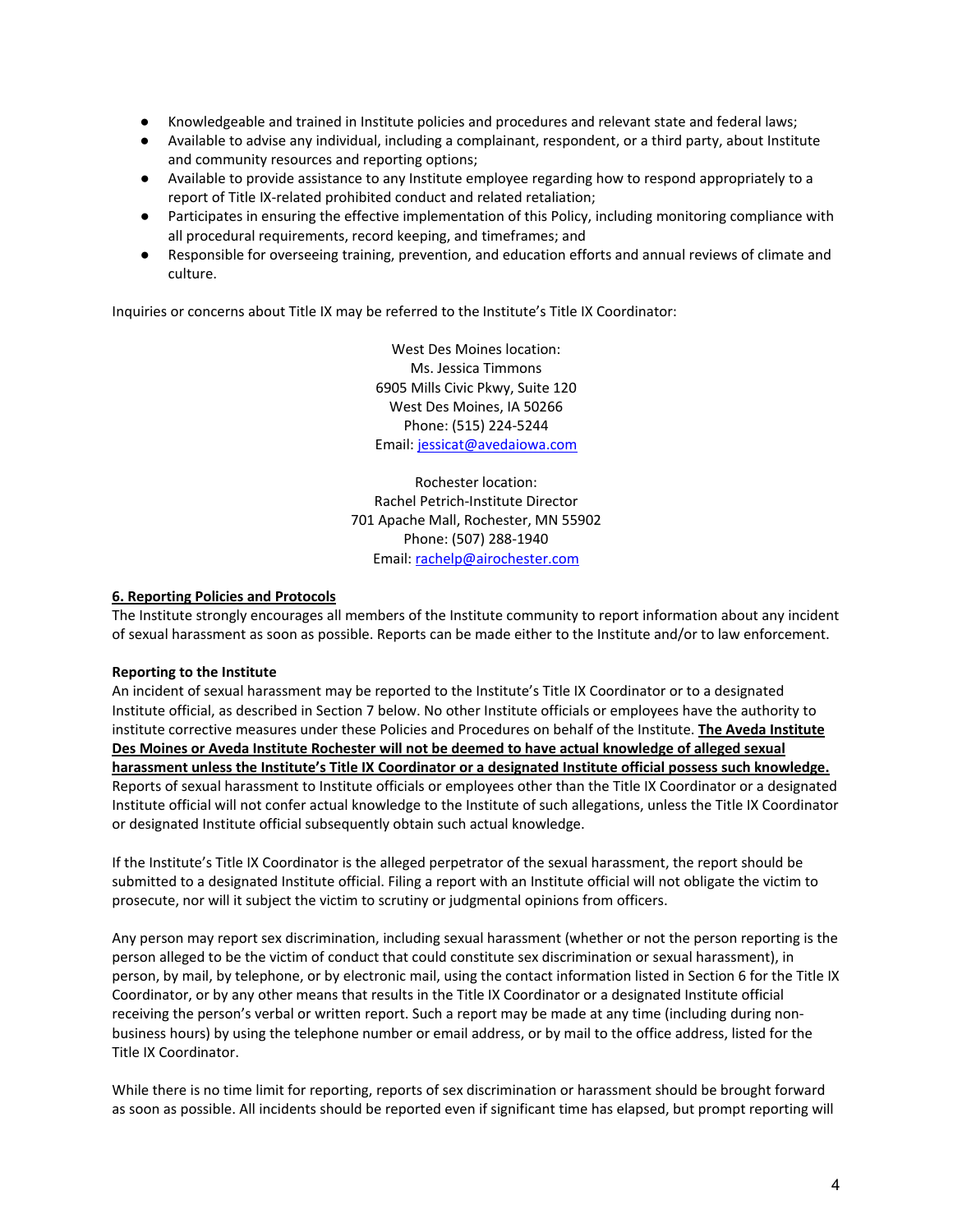better enable the Institute to respond, investigate, provide an appropriate remedy, and impose discipline if appropriate. Note that if a complainant seeks to file a formal complaint for the Institute to initiate an investigation into allegations of sexual harassment, the complainant must be participating in or attempting to participate in the Institute's education programs or activities at the time of filing such formal complaint. The Institute is committed to supporting the rights of a person reporting an incident of sexual harassment to make an informed choice among options and services available.

The Aveda Institute Des Moines or Aveda Institute Rochester will respond to all reports in a manner that treats each individual with dignity and respect and will take prompt responsive action to end any harassment, prevent its recurrence, and address its effects.

## <span id="page-6-0"></span>**Reporting to Law Enforcement**

An incident of sexual harassment can be reported to law enforcement at any time, 24 hours a day/7 days a week, by calling 911. At the complainant's request, the Institute will assist the complainant in contacting law enforcement. If the complainant decides to pursue the criminal process, the Institute will cooperate with law enforcement agencies to the extent permitted by law. A complainant has the option to decide whether or not to participate in any investigation conducted by law enforcement. Filing a police report will:

- Ensure that a victim of sexual assault receives the necessary medical treatment and tests
- Provide the opportunity for collection of evidence helpful in prosecution, which cannot be obtained later (ideally a victim of sexual assault should not wash, douche, use the toilet, or change clothing prior to a medical/legal exam)

## <span id="page-6-1"></span>**Reporting of Crimes & Annual Security Reports**

Campus safety and security are important issues at Aveda Institute Des Moines and Aveda Institute Rochester. Our goal is to provide students with a safe environment in which to learn and to keep students, parents, and employees well informed about campus security. The Jeanne Clery Disclosure of Campus Security Policy and Campus Crime Statistics Act, or Clery Act, requires institutions of higher education to record and report certain information about campus safety, including the number of incidents of certain crimes on or near campus, some of which constitute sexual harassment under this Policy.

Each year the Institute prepares an annual security report to comply with the Clery Act. The full text of this report can be located on the Institute's web site at [www.avedainstitutedesmoines.com](https://www.avedainstitutedesmoines.com/) (West Des Moines campus) or [www.avedainstituterochester.com](https://www.avedainstituterochester.com/) (Rochester campus). This report is prepared in cooperation with the local law enforcement agencies around our campus. Each year notification is made to all enrolled students and employees that provides the web site to access this report. Copies of the report may also be obtained in person from the Institute Director or by calling (515) 224-5244 (West Des Moines campus) or (507) 288-1940 (Rochester campus). All prospective employees may also obtain a copy from the Director.

#### <span id="page-6-2"></span>**Timely Warnings**

In the event that a situation arises, either on or off campus, that, in the judgment of the Institute Director constitutes an ongoing or continuing threat, a campus wide "timely warning" will be issued. The Director will immediately notify the Institute community upon the confirmation of a significant emergency or dangerous situation involving an immediate threat to the health or safety of students or staff occurring at the Institute, unless issuing a notification will compromise efforts to contain the emergency. The warning will be issued through the most effective and efficient means available and may include instant messaging to students and Institute employees. Notices may also be posted in the common areas throughout the Institute. Anyone with information warranting a timely warning should report the circumstances to the Director by phone at (515) 224-5244 (West Des Moines campus) or (507) 288-1940 (Rochester campus), or in person at the Institute. The Institute will provide adequate follow-up information to the community as needed.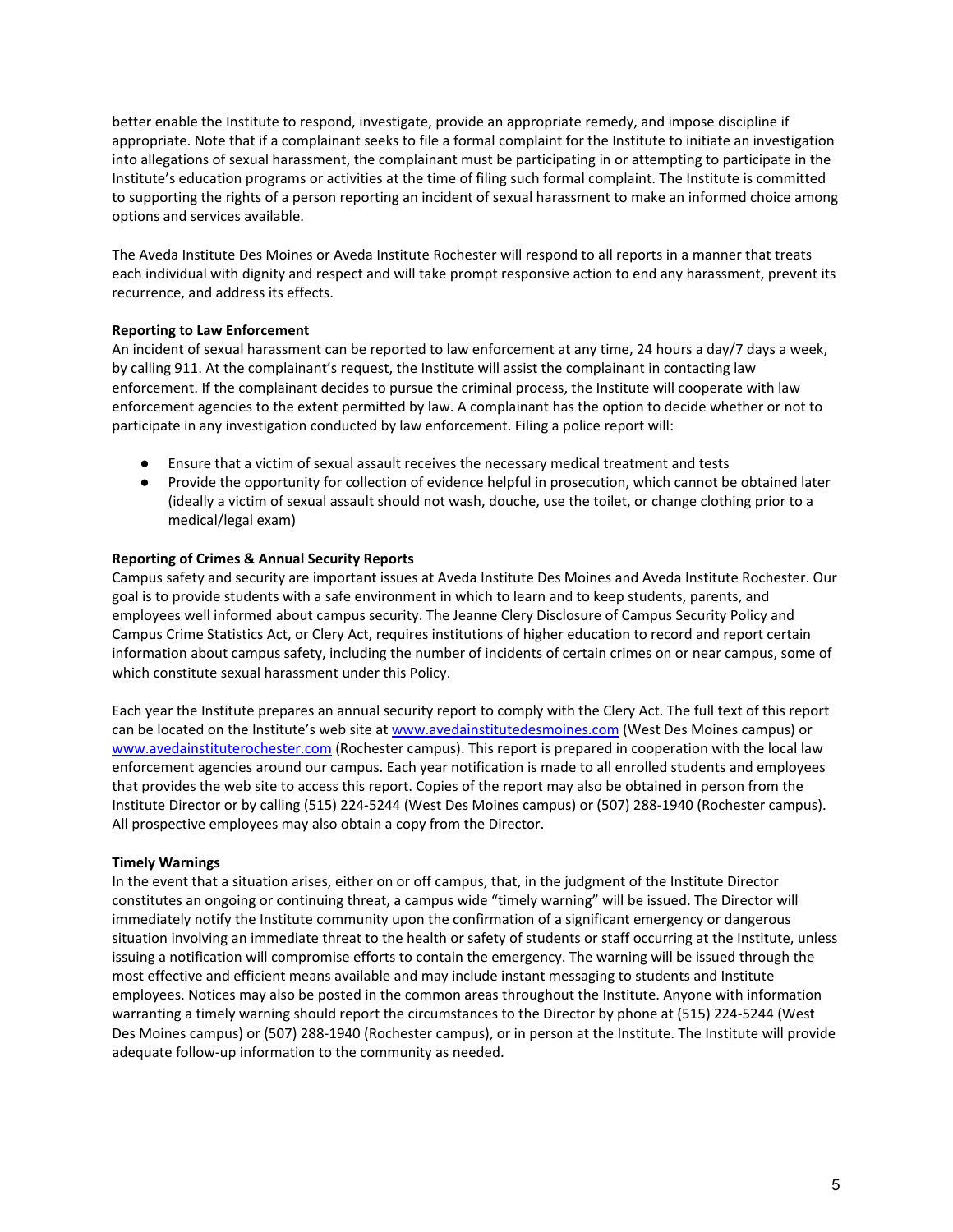#### <span id="page-7-0"></span>**Third-Party and Anonymous Reporting**

In cases where sexual harassment is reported to the Title IX Coordinator or a designated Institute official by someone other than the complainant (by an instructor, classmate, or friend, for example), the Title IX Coordinator will promptly notify the complainant that a report has been received. This Policy and the Procedures will apply in the same manner as if the complainant had made the initial report. The Title IX Coordinator will make every effort to meet with the complainant to discuss available options and resources. Reports from an anonymous source will be treated in a similar fashion.

## <span id="page-7-1"></span>**No Retaliation**

The Aveda Institute Des Moines and Aveda Institute Rochester prohibits retaliation against any individual for the purpose of interfering with any right or privilege secured by Title IX, or because the individual has made a report or complaint, testified, assisted, or participated or refused to participate in any manner in a Title IX investigation, proceeding, or hearing. The Institute will take strong responsive action if retaliation occurs. Any incident of retaliation should be promptly reported to the Title IX Coordinator or the Institute Director.

Except as may otherwise be required by law, the Institute will keep confidential the identity of any individual who has made a report or complaint of sex discrimination, including any complainant, any individual who has been reported to be the perpetrator of sex discrimination, any respondent, and any witness.

Charging an individual with a violation of the Institute's code of conduct for making a materially false statement in bad faith in the course of a grievance proceeding does not constitute retaliation, provided, however, that a determination regarding responsibility, alone, is not sufficient to conclude that any party made a materially false statement in bad faith.

## <span id="page-7-2"></span>**Coordination With Drug Free Institute Policy**

Students may be reluctant to report instances of sexual harassment because they fear being disciplined pursuant to the Institute's alcohol or drug policies. The Institute encourages students to report all instances of sexual harassment and will take into consideration the importance of reporting sexual harassment in addressing violations of the Institute's alcohol and drug policies. This means that, whenever possible, the Institute will respond educationally rather than punitively to student alcohol or drug policy violations associated with reported sexual harassment.

## <span id="page-7-3"></span>**7. Institute Policy on Confidentiality**

The Aveda Institute Des Moines and Aveda Institute Rochester encourage victims of sexual harassment to talk to somebody about what happened – so victims can get the support they need, and so the Institute can respond appropriately.

This Policy is intended to make students aware of the various reporting and confidential disclosure options available to them – so they can make informed choices about where to turn should they become a victim of sexual harassment. The Institute encourages victims to talk to someone identified in one or more of these groups.

#### <span id="page-7-4"></span>**Privileged and Confidential Communications – Professional & Pastoral Counselors**

Professional, licensed counselors and pastoral counselors who provide mental-health counseling to members of the community (and including those who act in that role under the supervision of a licensed counselor) are not required to report any information about an incident to the Title IX Coordinator without a victim's permission. *The Aveda Institute Des Moines and Aveda Institute Rochester do not provide professional or pastoral counseling, but can assist a victim of sexual harassment in obtaining support services from these groups or agencies*. Contact information for these support organizations is listed in Section 4 of this Policy.

**NOTE:** While these professional and pastoral counselors and advocates may maintain a victim's confidentiality visà-vis the Institute, they may have reporting or other obligations under state law.

**ALSO NOTE:** If the Institute determines that the alleged perpetrator(s) pose a serious and immediate threat to the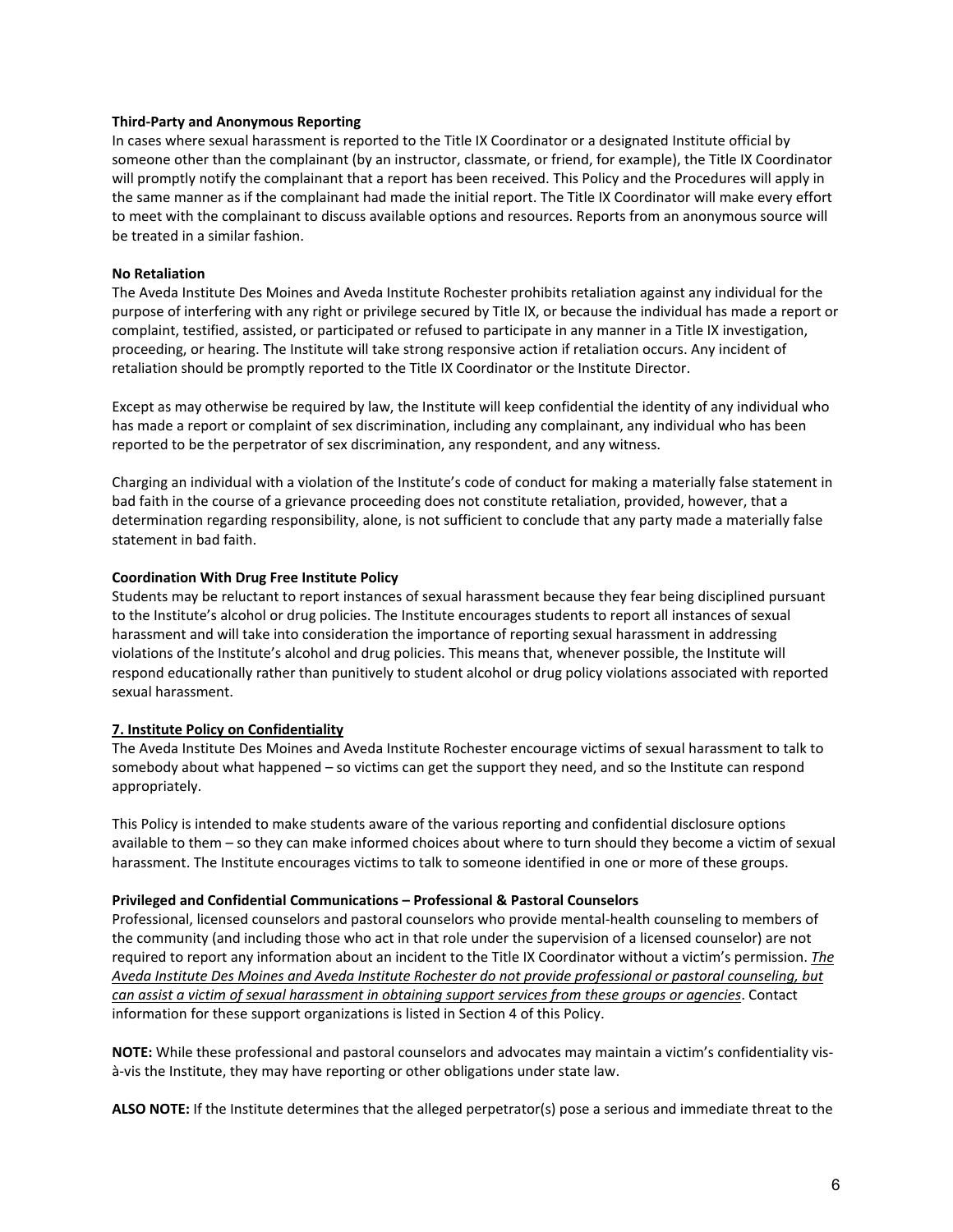Institute community, the Institute's Director may be called upon to issue a timely warning to the community. Any such warning should not include any information that identifies the victim.

#### <span id="page-8-0"></span>**Reporting to a Designated Institute Official**

A "designated Institute official" is an Institute employee who has the authority to institute corrective measures on behalf of the Institute upon actual notice of sexual harassment.

A designated Institute official will report to the Title IX Coordinator all relevant details about the alleged sexual harassment shared by the complainant – including the names of the complainant and respondent, any witnesses, and any other relevant facts, including the date, time and specific location of the alleged incident.

To the extent possible, information reported to a designated Institute official will be shared only with people responsible for handling the Institute's response to the report. Designated Institute officials should not share information with law enforcement without the complainant's consent or unless the complainant has also reported the incident to law enforcement.

In addition to the Title IX Coordinators, the Institute's designated Institute officials include the Institute's Owners and Institute Directors.

Before a complainant reveals any information to a designated Institute official, the official should ensure that the complainant understands the official's reporting obligations – and, if the complainant wants to maintain confidentiality, direct the complainant to confidential resources.

If the complainant wants to tell the designated Institute official what happened but also maintain confidentiality, the official should tell the complainant that the Institute will consider the request but cannot guarantee that the Institute will be able to honor it. In reporting the details of the incident to the Title IX Coordinator, the official will also inform the Coordinator of the complainant's request for confidentiality.

Designated Institute officials will not pressure a complainant to request confidentiality, but will honor and support the complainant's wishes, including for the Institute to fully investigate an incident. By the same token, designated Institute officials will not pressure a complainant to make a formal complaint and initiate an Institute investigation if the complainant is not ready to do so.

A complainant who at first requests confidentiality may later decide to file a formal complaint with the Institute or report the incident to local law enforcement, and thus have the incident fully investigated.

#### <span id="page-8-1"></span>**Reporting to Title IX Coordinator**

To the extent possible, information reported to the Title IX Coordinator will be shared only with people responsible for handling the Institute's response to the report. The Title IX Coordinator should not share information with law enforcement without the complainant's consent or unless the complainant has also reported the incident to law enforcement.

Before a complainant reveals any information to the Title IX Coordinator, the Coordinator should ensure that the complainant understands the Coordinator's reporting obligations – and, if the complainant wants to maintain confidentiality, direct the complainant to confidential resources. If the complainant wants to tell the Title IX Coordinator what happened but also maintain confidentiality, the Coordinator should tell the complainant that the Institute will consider the request but cannot guarantee that the Institute will be able to honor it.

The Title IX Coordinator will not pressure a complainant to request confidentiality, but will honor and support the complainant's wishes, including for the Institute to fully investigate an incident. By the same token, the Title IX Coordinator will not pressure a complainant to make a formal complaint and initiate an Institute investigation if the complainant is not ready to do so.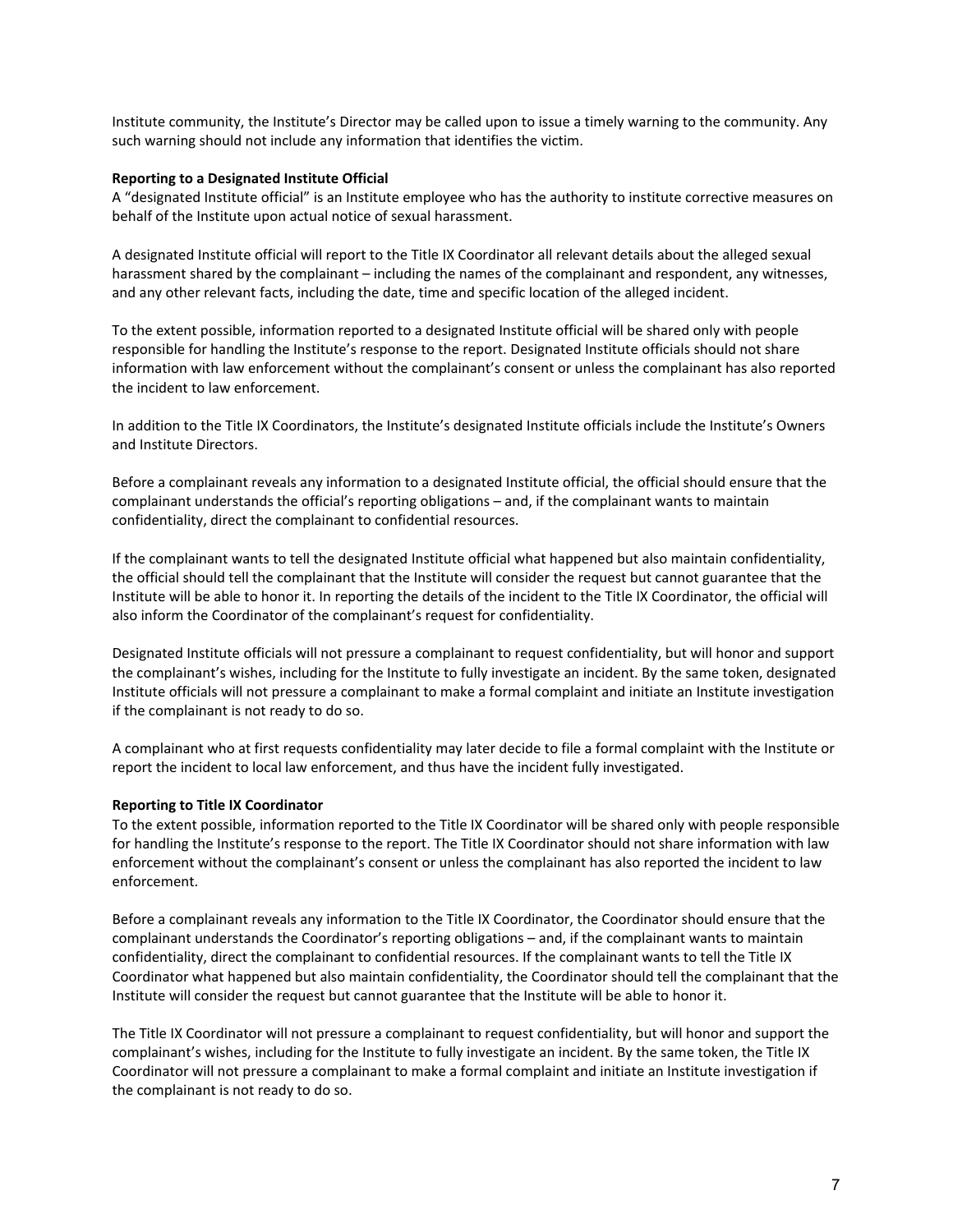## <span id="page-9-0"></span>**Requesting Confidentiality: How the Institute Will Weigh the Request and Respond**

If a complainant discloses an incident to the Title IX Coordinator but wishes to maintain confidentiality or requests that no investigation into a particular incident be conducted or disciplinary action taken, the Institute must weigh that request against the Institute's obligation to provide a safe, non-discriminatory environment for all students, including the complainant.

If the Institute honors the request for confidentiality, a complainant must understand that the Institute's ability to investigate the incident and pursue disciplinary action against the respondent will be limited. A complainant may provide the Title IX Coordinator with confidential knowledge of alleged sexual harassment and receive supportive measures from the Institute without the complainant filing a formal complaint and initiating an investigation. Although rare, there are times when the Institute may not be able to honor a complainant's request in order to provide a safe, non-discriminatory environment for all students.

The Title IX Coordinator will evaluate requests for confidentiality. When weighing a complainant's request for confidentiality or that no investigation or discipline be pursued, the Title IX Coordinator will consider a range of factors, including the following:

- The increased risk that the respondent will commit additional acts of sexual harassment or other violence, such as:
	- o whether there have been other sexual harassment complaints about the same respondent;
	- o whether the respondent has a history of arrests or records from a prior Institute indicating a history of violence;
	- o whether the respondent threatened further sexual harassment or other violence against the complainant or others;
	- o whether the sexual harassment was committed by multiple respondents;
- Whether the sexual harassment was perpetrated with a weapon;
- Whether the complainant is a minor;
- Whether the Institute possesses other means to obtain relevant evidence of the sexual harassment (e.g., security cameras or personnel, physical evidence); and
- Whether the complainant's report reveals a pattern of perpetration (e.g., via illicit use of drugs or alcohol) at a given location or by a particular group.

The presence of one or more of these factors could lead the Title IX Coordinator to file a formal complaint to investigate and, if appropriate, pursue disciplinary action. If none of these factors are present, the Institute will likely respect the complainant's request for confidentiality.

**If the Institute determines that it cannot maintain a complainant's confidentiality**, the Institute will inform the complainant prior to starting an investigation and will, to the extent possible, only share information with people responsible for handling the Institute's response. The Institute will remain ever mindful of the complainant's wellbeing, and will take ongoing steps to protect the complainant from retaliation or harm and work with the complainant to create a safety plan. Retaliation against the complainant, whether by students or Institute employees, will not be tolerated. The Institute will also:

- Assist the complainant in accessing other available victim advocacy, academic support, counseling, disability, health or mental health services, and legal assistance;
- Provide other security and support, which could include issuing a no-contact order, helping arrange a change of course schedules (including for the respondent pending the outcome of an investigation), or adjustments for assignments or tests; and
- Inform the complainant of the right to report a crime to local law enforcement and provide the complainant with assistance if the complainant wishes to do so.

The Institute may not require a complainant to participate in any investigation or disciplinary proceeding.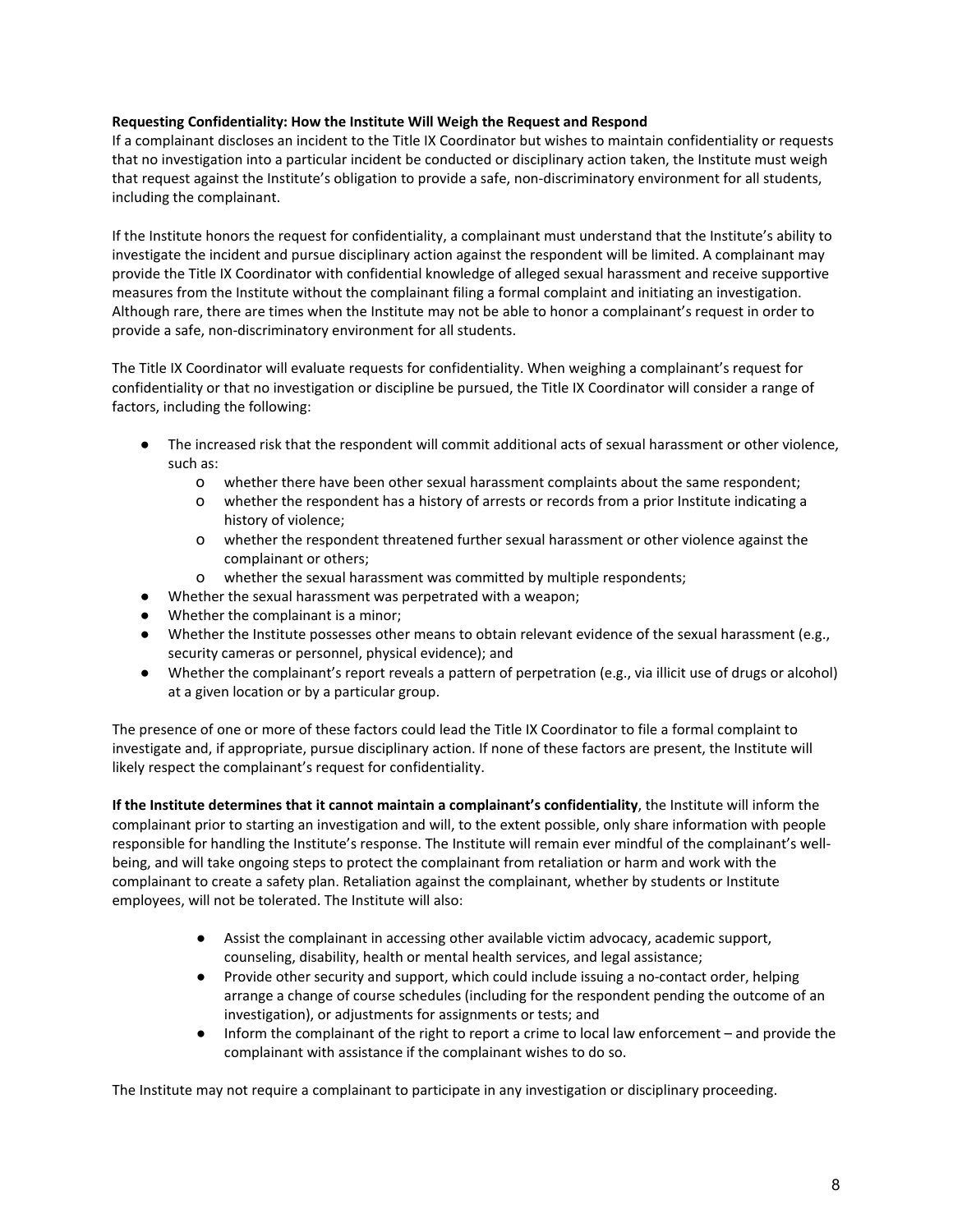Because the Institute is under a continuing obligation to address the issue of sexual harassment campus-wide, reports of sexual harassment (including non-identifying reports) will also prompt the Institute to consider broader remedial action – such as increased monitoring, supervision, or security at locations where the reported sexual harassment occurred; increasing education and prevention efforts, including to targeted population groups; conducting climate assessments/ victimization surveys; and/or revisiting its policies and practices.

**If the Institute determines that it can respect a complainant's request for confidentiality**, the Institute will also take action as necessary to protect and assist the complainant. This includes the Title IX Coordinator promptly contacting the complainant to discuss the availability of supportive measures. A complainant's request for confidentiality will limit the Institute's ability to investigate a particular matter. The Institute may take steps to limit the effects of the alleged sexual harassment and prevent its recurrence without initiating formal action against the respondent or revealing the identity of the student complainant. Examples include providing increased monitoring, supervision, or security at locations or activities where the harassment occurred; providing training and education materials for students and employees; revising and publicizing the Institute's policies on sexual harassment; and conducting climate surveys regarding sexual harassment.

## **Off-campus Counselors and Advocates**

Off-campus counselors, advocates, and health care providers will also generally maintain confidentiality and not share information with the Institute unless the complainant requests the disclosure and signs a consent or waiver form. Contact information for these off-campus resources can be found in Section 4 of this Policy.

## <span id="page-10-0"></span>**8. Formal Complaint Investigation Procedures and Protocols**

The Aveda Institute Des Moines and Aveda Institute Rochester will investigate all formal complaints of sexual harassment. A formal complaint must be in writing filed by a complainant or signed by the Title IX Coordinator alleging sexual harassment against a respondent and requesting that the Institute investigate the allegation of sexual harassment. A formal complaint form may be obtained from the Title IX Coordinator, although no particular form is required to submit a formal complaint so long as the complaint is in writing, signed by a complainant, alleges sexual harassment against a respondent, and requests an investigation. The Institute's Title IX Coordinator oversees the Institute's investigation, response to, and resolution of all reports of prohibited sexual harassment, and of related retaliation, involving students, faculty, and staff.

As soon as practicable after receiving a formal complaint, the Title IX Coordinator will make an initial assessment of the formal complaint to determine whether the formal complaint, on its face, alleges an act prohibited by this Policy. If the Title IX Coordinator determines the formal complaint states facts which, if true, could constitute sexual harassment in violation of this Policy, the Title IX Coordinator will proceed through the formal investigation process (see below). If the Title IX Coordinator determines the complainant's report does not state facts that, if true, could constitute a violation of this Policy, the Title IX Coordinator will communicate this determination in writing to the complainant. In such circumstances the complainant may still file a report with the federal Office for Civil Rights, the police, or seek available civil remedies through the judicial system. The complainant may also refile the report with the Institute upon discovery of additional facts.

The Aveda Institute Des Moines or Aveda Institute Rochester will dismiss a formal complaint if the conduct alleged in the formal complaint would not constitute sexual harassment under Title IX even if proved, did not occur in the Institute's education program or activity, or did not occur against a person in the United States. *Such dismissal does not preclude action under another provision of the Institute's code of conduct*. The Institute may dismiss the formal complaint if a complainant notifies the Title IX Coordinator in writing that the complainant would like to withdraw the formal complaint; the respondent is no longer enrolled or employed by the Institute; or specific circumstances prevent the Institute from gathering evidence sufficient to reach a determination as to the formal complaint or allegations therein. The Institute will promptly send written notice of the dismissal and reasons therefor simultaneously to the parties.

#### <span id="page-10-1"></span>**Notice**

Upon receipt of a formal complaint, the Aveda Institute Des Moines or Aveda Institute Rochester will provide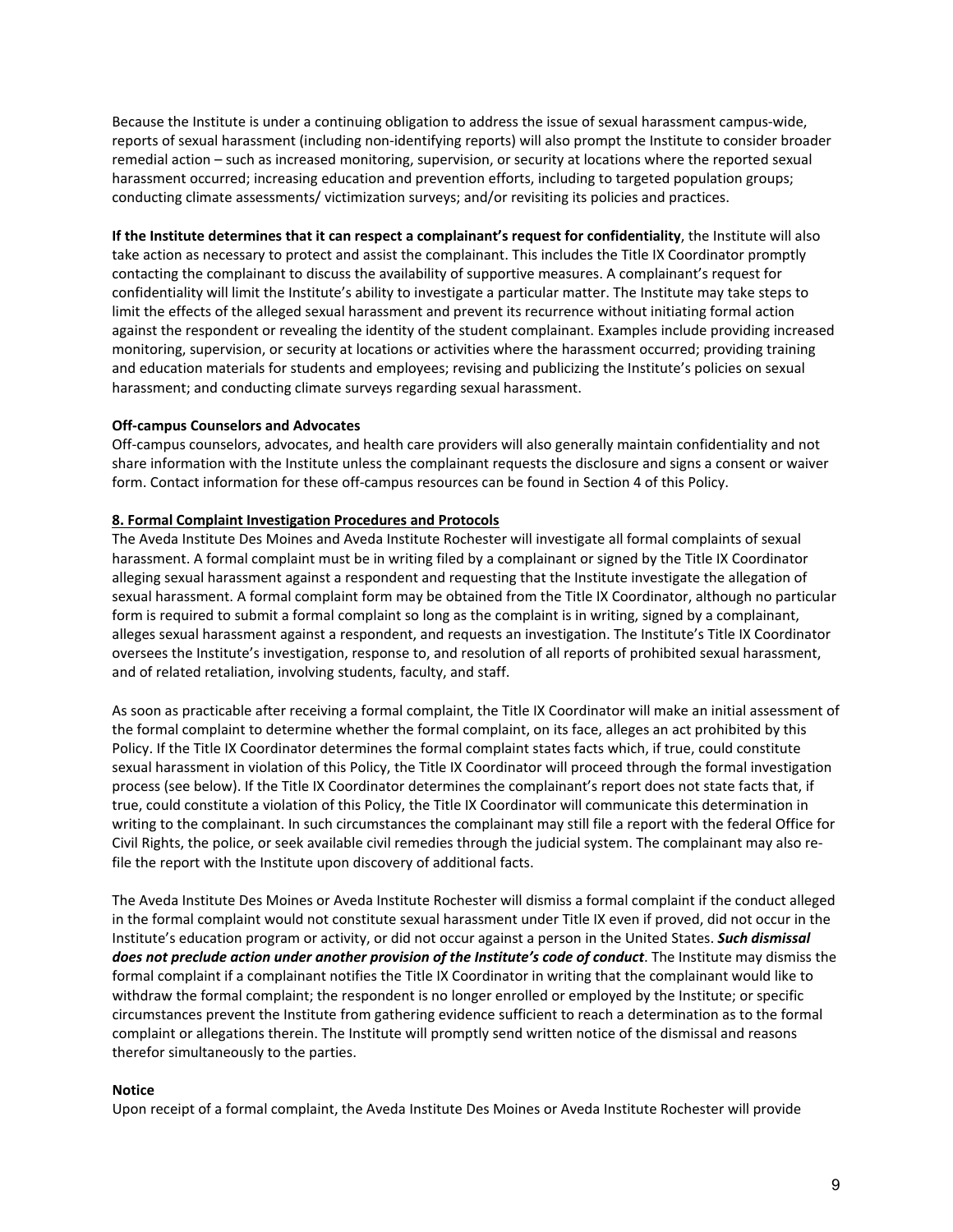written notice of the Institute's grievance process to the parties who are known. The Institute will also provide the parties with notice of the allegations of sexual harassment potentially constituting sexual harassment, including sufficient details known at the time and with sufficient time to prepare a response before any initial interview. Sufficient details include the identities of the parties involved in the incident, if known; the conduct allegedly constituting sexual harassment; and the date and location of the alleged incident, if known. The written notice will include a statement that the respondent is presumed not responsible for the alleged conduct and that a determination regarding responsibility is made at the conclusion of the grievance process. The written notice will inform the parties that they may have an advisor of their choice, who may be, but is not required to be, an attorney, and may inspect and review evidence that is submitted to and/or collected by the Institute in connection with the investigation. The written notice will also inform the parties of any provision in the Institute's code of conduct that prohibits knowingly making false statements or knowingly submitting false information during the grievance process.

If, in the course of an investigation, the Institute decides to investigate allegations about the complainant or respondent that are not included in a prior notice provided to the parties, the Institute will provide notice of the additional allegations to the parties whose identities are known.

#### <span id="page-11-0"></span>**Voluntary Resolution**

Voluntary resolution, when selected by all parties and deemed appropriate by the Title IX Coordinator, is a path designed to eliminate the conduct at issue, prevent its recurrence, and remedy its effects in a manner that meets the safety and welfare needs of the Institute community. If all parties voluntarily agree to participate in an informal resolution that does not involve a full investigation and adjudication after receiving notice of a formal complaint, and if the Institute determines that the particular formal complaint is appropriate for such a process, the Institute will facilitate an informal resolution to assist the parties in reaching a voluntary resolution. The Institute retains the discretion to determine which cases are appropriate for voluntary resolution.

Voluntary resolution may include: conducting targeted or broad-based educational programming or training for relevant individuals or groups; providing increased monitoring, supervision, or security at locations or activities where the harassment occurred; facilitating a meeting with the respondent and the complainant present; and any other remedy that can be tailored to the involved individuals to achieve the goals of the Policy.

Voluntary resolution may also include restorative principles that are designed to allow a respondent to accept responsibility for harassment and acknowledge harm to the complainant or to the Institute community. Restorative models will be used only with the consent of both parties and following a determination by the Title IX Coordinator that the matter is appropriate for a restorative approach.

The Institute will not compel parties to engage in mediation or to participate in any particular form of informal resolution. As the title implies, participation in voluntary resolution is a choice, and either party can request to end this manner of resolution and pursue an investigation and adjudication at any time, including if voluntary resolution is unsuccessful at resolving the complaint.

In connection with any informal resolution process, the Institute will provide written notice to the parties disclosing the allegations and the requirements of the informal resolution process. The Institute will notify the parties that any time prior to agreeing to a resolution, any party has the right to withdraw from the informal resolution process and resume the grievance process with respect to the formal complaint. The Institute must obtain the parties' voluntary, written consent to the informal resolution process. The informal resolution process may not be utilized to resolve allegations that an Institute employee sexually harassed a student.

The time frame for completion of voluntary resolution may vary, but the Institute will seek to complete the process within 15 days of all the parties' request for voluntary resolution.

#### <span id="page-11-1"></span>**Formal Investigation Process**

The burden of proof and the burden of gathering evidence sufficient to reach a determination regarding responsibility rests on the Institute and not on the parties. The Title IX Coordinator is responsible for the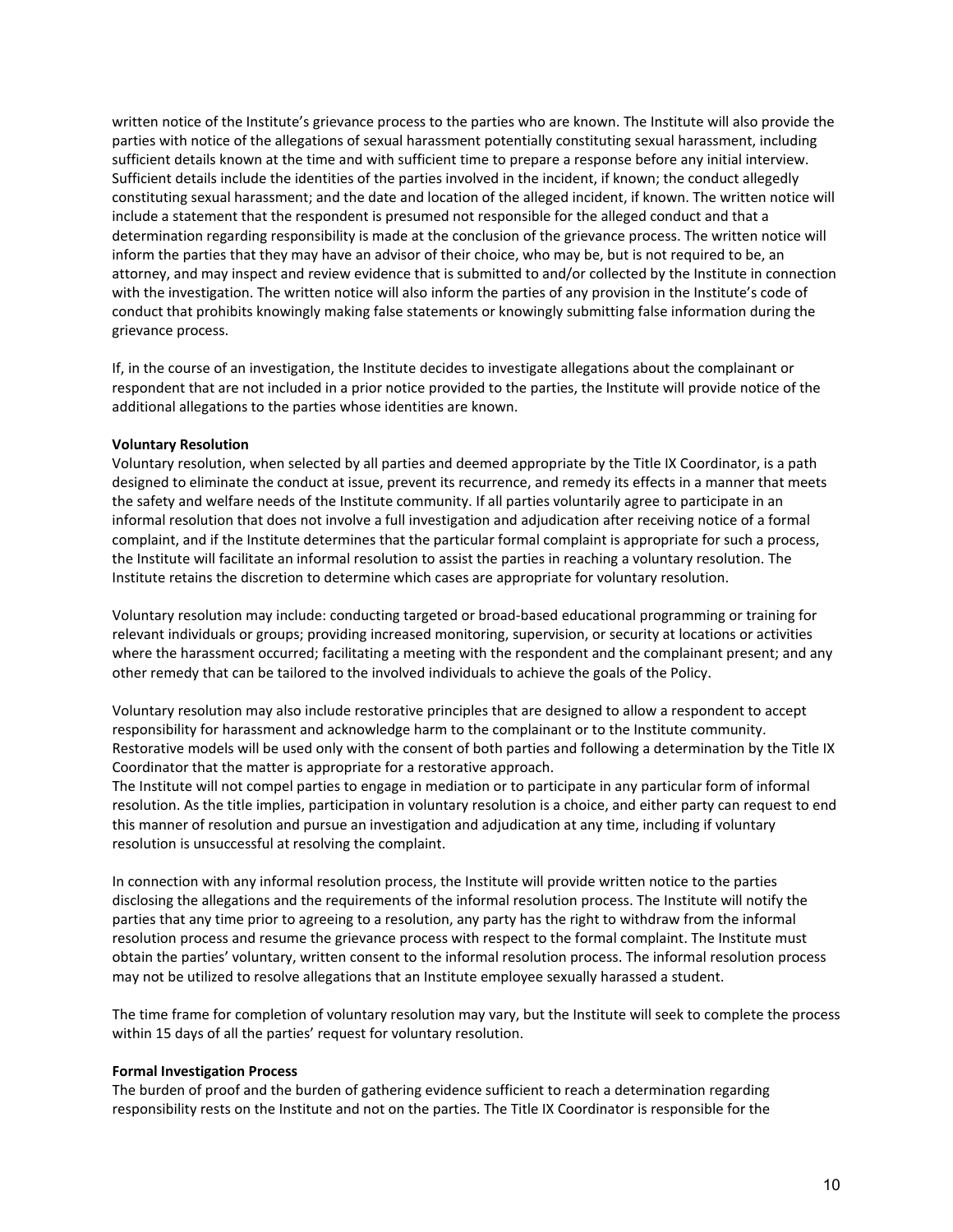investigation of a formal complaint. The Title IX Coordinator may designate a specially trained investigator (or team of investigators) to conduct the investigation.

The Institute's process for responding to, investigating, and adjudicating sexual harassment reports will continue during any law enforcement proceeding. The investigator may need to temporarily delay an investigation while the police are gathering evidence but will resume the investigation after learning that the police department has completed its evidence-gathering and will generally not wait for the conclusion of any related criminal proceeding.

The investigator will interview the complainant, respondent, and any witnesses. They will also gather pertinent documentary materials (if any) and other information. The Institute will provide, to a party whose participation is invited or expected, written notice of the date, time, location, participants, and purpose of all hearings, investigative interviews, or other meetings, with sufficient time for the party to prepare to participate. Each party shall have an equal opportunity to present witnesses, including fact and expert witnesses, and other inculpatory and exculpatory evidence. The Institute will not restrict the ability of either party to discuss the allegations under investigation or to gather and present relevant evidence.

## <span id="page-12-0"></span>**Time Frame for Investigation**

Consistent with the goal to maximize educational opportunities and minimize the disruptive nature of the investigation and resolution, the Title IX Coordinator seeks to resolve all reports in a timely manner. In general, an investigation may last up to 30 days, from receipt of a formal complaint from the complainant or the Title IX Coordinator of the request to proceed with an investigation. Adjudication will generally take up to 30 days from the date the investigative report is provided to both the complainant and the respondent. The Title IX Coordinator may set reasonable time frames for required actions under the Policy. Those time frames may be extended for good cause as necessary to ensure the integrity and completeness of the investigation, comply with a request by external law enforcement, accommodate the availability of witnesses, accommodate absences or delays by the parties, the need for language assistance or accommodation of disabilities, account for Institute breaks or vacations, or address other legitimate reasons, including the complexity of the investigation (including the number of witnesses and volume of information provided by the parties) and the severity and extent of the alleged conduct. Any extension of the timeframes, and the reason for the extension, will be shared simultaneously with the parties in writing. Best efforts will be made to complete the process in a timely manner by balancing principles of thoroughness and fundamental fairness with promptness.

Where necessary, the Institute will take prompt steps to protect complainants pending the final outcome of an investigation, including the provision of supportive measures to the complainant and/or the respondent. The Institute may remove a respondent from the Institute's education programs or activities on an emergency basis, provided that the Institute undertakes an individualized safety and risk analysis, determines that an immediate threat to the physical health or safety of any student or other individual arising from the allegations of sexual harassment justifies removal, and provides the respondent with notice and an opportunity to challenge the decision immediately following the removal. The Institute may place a non-student employee respondent on administrative leave during the pendency of a grievance process.

The Institute will provide both parties an equal opportunity to inspect and review any evidence obtained as part of the investigation that is directly related to the allegations raised in the formal complaint, including the evidence upon which the Institute does not intend to rely in reaching a determination regarding responsibility and inculpatory or exculpatory evidence, whether obtained from a party or other source, so that each party can meaningfully respond to the evidence prior to conclusion of the investigation. Prior to completion of the investigative report, the Institute will send to each party and the party's advisor, if any, the evidence subject to inspection and review in an electronic format or a hard copy, and the parties will have at least 10 days to submit a written response, which the investigator will consider prior to completion of the investigative report. The Institute will make all such evidence subject to the parties' inspection and review available at any hearing to give each party equal opportunity to refer to such evidence during the hearing, including for purposes of cross-examination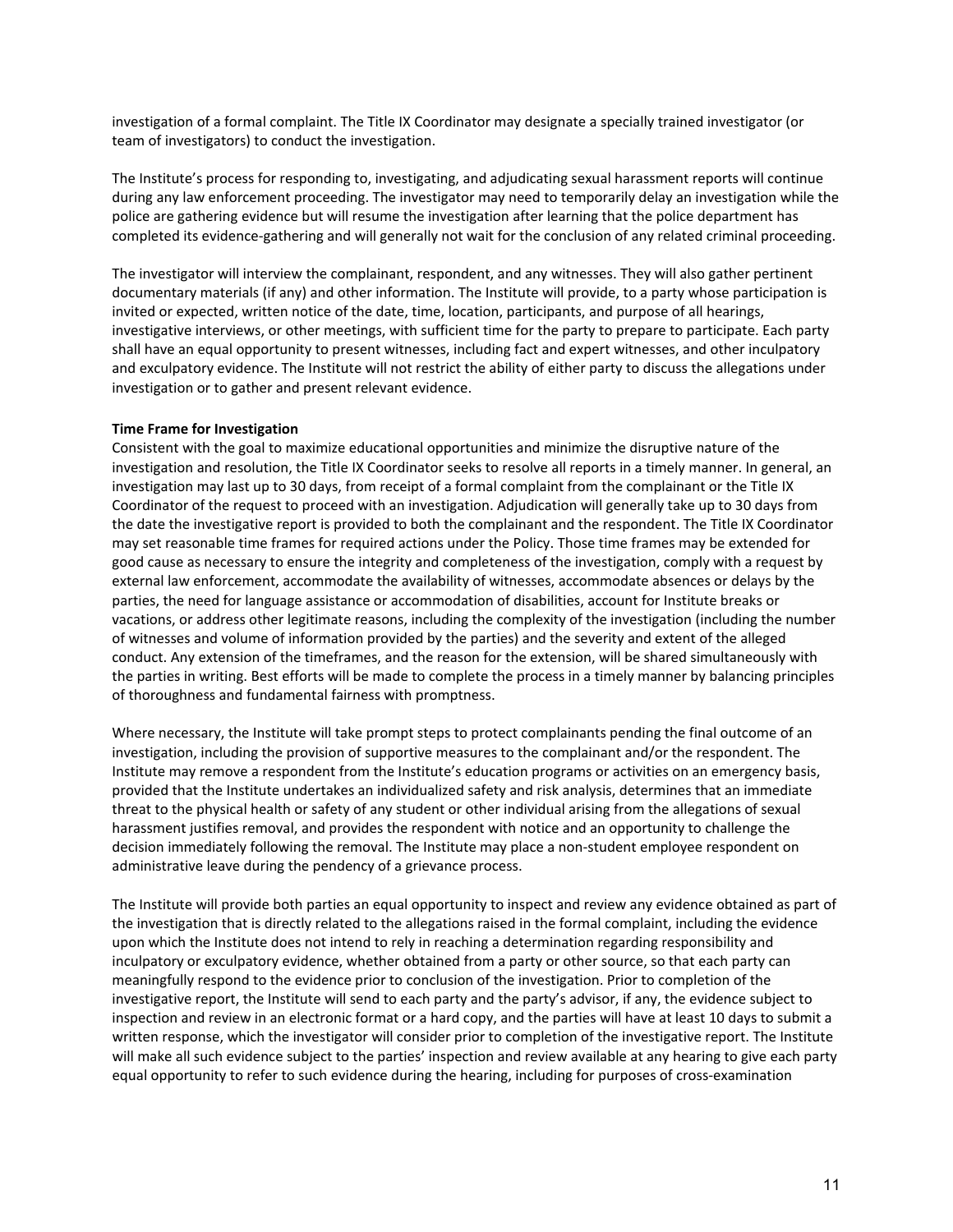#### <span id="page-13-0"></span>**Investigation Report**

The investigator will prepare an investigative report that fairly summarizes relevant evidence and, at least 10 days prior to a hearing, send to each party and the party's advisor, if any, the investigative report in an electronic format or a hard copy, for their review and written response. Such report will include a statement of the allegations and issues, the positions of the complainant and respondent, a summary of the evidence (including from interviews and documentation gathered), an explanation why any proffered evidence was not investigated, assessment of individual credibility, findings of fact, and an analysis of whether a violation of the Policy has occurred. The investigator will use "preponderance of the evidence" as the standard of proof to determine whether a violation of the Policy occurred Preponderance of the evidence means that the investigator must be convinced based on the information it considers that the respondent was more likely than not to have engaged in the conduct at issue in order to find the respondent responsible for violating the Policy. The complainant and respondent will be simultaneously notified of the completion of the investigation and provided with the investigator's report.

#### <span id="page-13-1"></span>**9. Grievance/Adjudication Procedures**

#### <span id="page-13-2"></span>**Hearing Panel**

The Institute will convene a hearing panel following the end of the investigation. The hearing panel determines whether the respondent is responsible or not responsible for a violation of the Policy.

The hearing panel will consist of three members. The Title IX Coordinator will designate the members of the hearing panel but will not serve as a panel member. The investigator responsible for the Institute's investigation of the formal complaint may not serve as a panel member. The hearing panel members may include administrators, officers, lawyers, or other individuals with relevant experience and special training. Panel members may participate remotely so long as the Institute utilizes technology enabling the panel members and parties to simultaneously see and hear the party or witness answering questions. All panelists will receive training from experts in the field at least once a year. In addition to training on how the adjudicatory process works, the training will include specific instruction about how to approach students about sensitive issues that may arise in the context of sexual harassment. The complainant and respondent will be informed of the panel's membership before the hearing process begins. A complainant and/or respondent may challenge the participation of a panel member because of perceived conflict of interest, bias, or prejudice. Such challenges, including rationale, must be made to the Title IX Coordinator at least three days prior to the commencement of the hearing. At its discretion, the Title IX Coordinator will determine whether such a conflict of interest exists and whether a panel member should be replaced. Postponement of a hearing may occur if a replacement panelist cannot be immediately identified.

#### <span id="page-13-3"></span>**Advisors**

Both the complainant and the respondent are entitled to be accompanied to any meeting or proceeding relating to the allegation of sexual harassment by an advisor or support person of their choice, provided the involvement of such advisor or support person does not result in the postponement or delay of such meeting as scheduled.

#### <span id="page-13-4"></span>**Written Submissions**

Both the complainant and respondent will have the opportunity to submit written responses to the investigation report and other relevant information to the hearing panel. Each of the complainant and respondent will have the opportunity to review any written submissions by the other. The hearing panel may set reasonable parameters for these written submissions. The hearing panel will review the investigation report and written submissions.

#### <span id="page-13-5"></span>**Hearing Procedures**

The Title IX Coordinator will give the complainant and respondent at least 10 calendar days' advance notice of the hearing. The Title IX Coordinator may arrange to hold the hearing at an off-campus location. The hearing is a closed proceeding, meaning that no one other than the panel members, the complainant and respondent, their respective advisors, witnesses (when called), and necessary Institute personnel may be present during the proceeding. The Institute Director will work with Institute staff so that any student whose presence is required may participate in the hearing.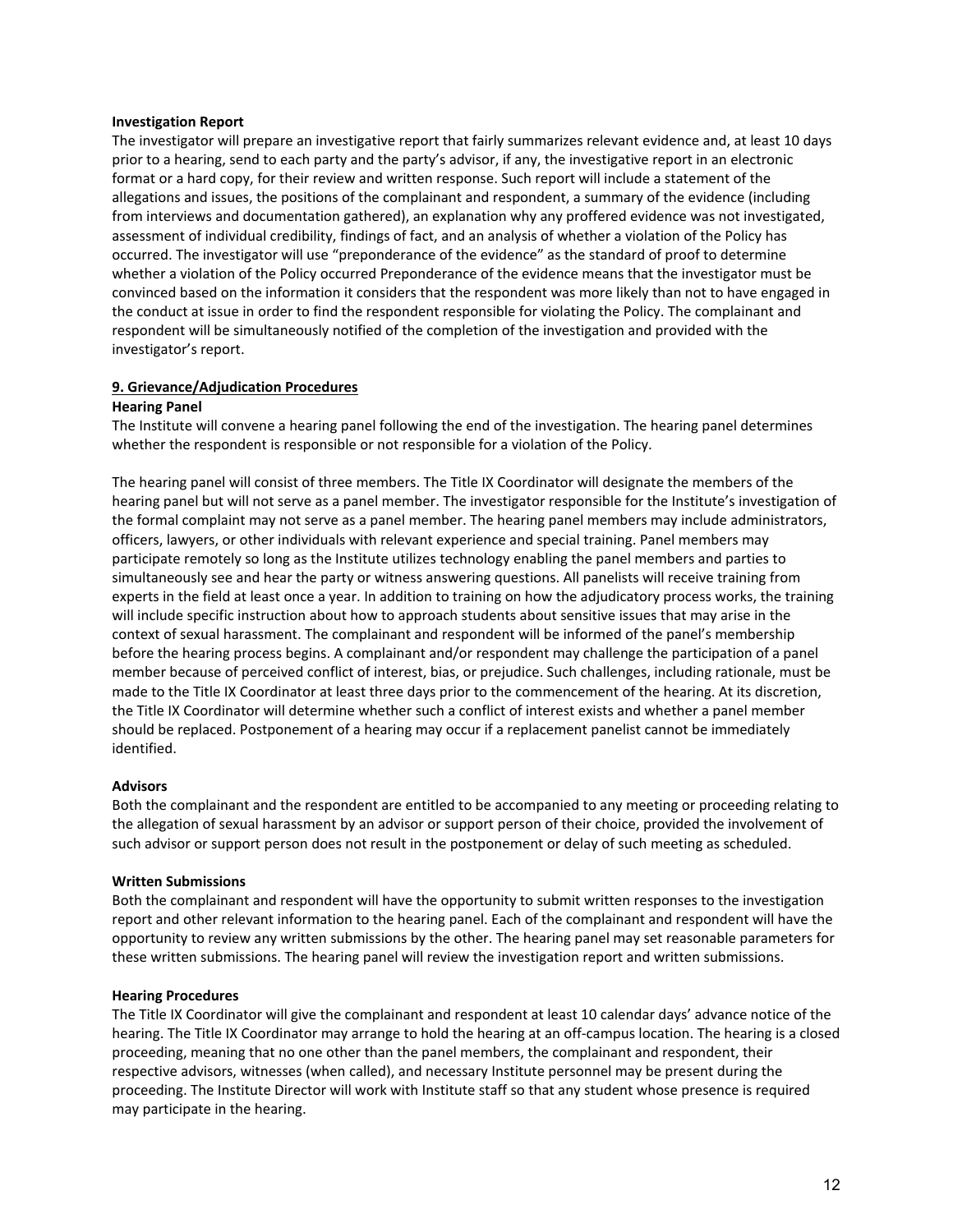In general, hearings will proceed as follows:

- The Title IX Coordinator may set reasonable time limits for any part of the hearing. Each of the complainant and respondent will have the opportunity to present witnesses and other information consistent with the Policy and these Procedures. The panel may determine the relevance of, place restrictions on, or exclude any witnesses or information. When the complainant and respondent are not able to be present for the hearing panel, arrangements will be made for participation virtually, with technology enabling the participants to see and hear each other simultaneously.
- In cases where either the complainant or respondent opts not to participate in the hearing, the panel may still hear from the other.
- Additional hearing rules include:
	- o Cross Examination. At the hearing, the hearing panel shall permit each party's advisor to ask the other party and any witnesses all relevant questions and follow-up questions, including those challenging credibility. Such cross-examination at the live hearing must be conducted directly, orally, and in real time by the party's advisor of choice and never by a party personally.
	- o At the request of either party, the Institute will provide for the hearing to occur with the parties located in separate rooms with technology enabling the hearing panel members and parties to simultaneously see and hear the party or the witness answering questions.
	- o Only relevant cross-examination and other questions may be asked of a party or witness. Before a complainant, respondent, or witness answers a cross-examination or other question, the hearing panel must first determine whether the question is relevant and explain any decision to exclude a question as not relevant.
	- o If a party does not have an advisor present at the live hearing, the Institute will provide without fee or charge to that party, an advisor of the Institute's choice, who may be, but is not required to be, an attorney, to conduct cross-examination on behalf of that party.
	- o Information Regarding Romantic or Sexual History. Questions and evidence about the complainant's sexual predisposition or prior sexual behavior are not relevant, unless such questions and evidence about the complainant's prior sexual behavior are offered to prove that someone other than the respondent committed the conduct alleged by the complainant, or if the questions and evidence concern specific incidents of the complainant's prior sexual behavior with respect to the respondent and are offered to prove consent. The existence of a prior consensual dating or sexual relationship between the complainant and respondent by itself does not support an inference of consent to alleged sexual harassment.
	- o Prior Conduct Violations. The hearing panel will not consider the respondent's prior conduct violations, unless the investigator provided that information to the hearing panel because the respondent was previously found to be responsible, and the previous incident was substantially similar to the present allegation(s) and/or the information indicates a pattern of behavior by the respondent.
	- o If a party or witness does not submit to cross-examination at live hearing, the hearing panel will not rely on any statement of that party or witness in reaching a determination regarding responsibility; provided, however, that the hearing panel will not draw an inference about the determination regarding responsibility based solely on a party's or witness's absence from the hearing or refusal to answer cross-examination or other questions.
	- o The Institute will not require, allow, rely upon, or otherwise use questions or evidence that constitute, or seek disclosure of, information protected under a legally recognized privilege, unless the person holding such privilege has waived the privilege.
	- o Live hearings may be conducted with all parties physically present in the same geographic location or, at the Institute's discretion, any or all parties, witnesses, and other participants may appear at the live hearing virtually, with technology enabling participants to see and hear each other simultaneously.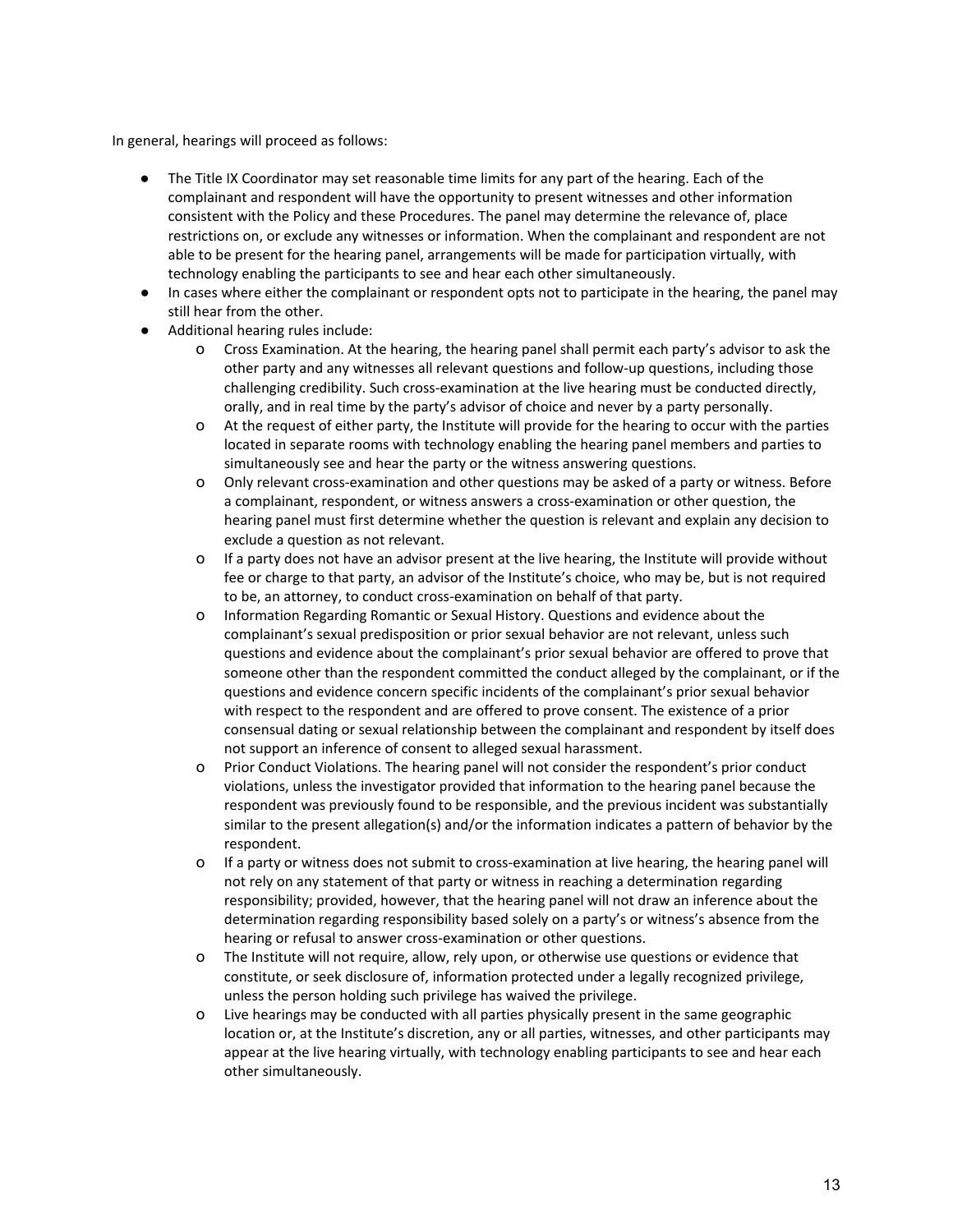The Institute will create an audio or audiovisual recording, or transcript, of any hearing and make it available to the parties for inspection and review. The panelists may request a copy or transcript of the recording. Cell phones and recording devices may not be used in the hearing room(s) unless approved by the panel in advance.

# <span id="page-15-0"></span>**Panel Determinations/Standard of Proof**

The hearing panel will issue a written determination regarding responsibility. The panel will use "preponderance of the evidence" as the standard of proof to determine whether a violation of the Policy occurred. Preponderance of the evidence means that a panel must be convinced based on the information it considers that the respondent was more likely than not to have engaged in the conduct at issue in order to find the respondent responsible for violating the Policy. The panel will find a student responsible, or not responsible, based on a majority vote. The panel will generally render a written determination within 10 calendar days after the conclusion of a hearing.

The panel's written determination will include:

- a) Identification of the allegations potentially constituting sexual harassment;
- b) A description of the procedural steps taken from the receipt of the formal complaint through the determination, including any notifications to the parties, interviews with parties and witnesses, site visits, methods used to gather other evidence, and hearings held;
- c) Findings of fact supporting the determination;
- d) Conclusions regarding the application of the Institute's code of conduct to the facts;
- e) A statement of, and rationale for, the result as to each allegation, including a determination regarding responsibility, any disciplinary sanctions the Institute imposes on the respondent, and whether remedies designed to restore or preserve equal access to the Institute's education program or activity will be provided by the Institute to the complainant; and
- f) The Institute's procedures and permissible bases for the complainant and respondent to appeal.

The parties will be informed of the results of the adjudication hearing by simultaneous written notice to both parties of the outcome of the formal complaint. The determination regarding responsibility becomes final either on the date that the Institute provides the parties with the written determination of the result of the appeal, if an appeal is filed, or if an appeal is not filed, the date on which an appeal would no longer be considered timely.

## <span id="page-15-1"></span>**10. Sanctions and Other Remedies**

The hearing panel shall be responsible for imposing sanctions that are:

- Fair and appropriate given the facts of the particular case;
- Consistent with the Institute's handling of similar cases;
- Adequate to protect the safety of the campus community; and
- Reflective of the seriousness of sexual harassment.

No disciplinary sanctions or other actions that are not supportive measures will be imposed against a respondent until the completion of the Institute's grievance procedures, including any applicable appeal. The hearing panel will consider relevant factors, including if applicable: (1) the specific sexual harassment at issue (such as penetration, touching under clothing, touching over clothing, unauthorized recording, etc.); (2) the circumstances accompanying the lack of consent (such as force, threat, coercion, intentional incapacitation, etc.); (3) the respondent's state of mind (intentional, knowing, bias-motivated, reckless, negligent, etc.); (4) the impact of the offense on the complainant; (5) the respondent's prior disciplinary history; (6) the safety of the Institute community; and (7) the respondent's conduct during the disciplinary process. The sanctioning decision will be communicated in writing to the complainant and the respondent as part of the hearing panel's written determination.

The Institute may impose any one or more of the following sanctions on a student determined to have violated the Policy:

- Reprimand/warning;
- Changing the respondent's academic schedule;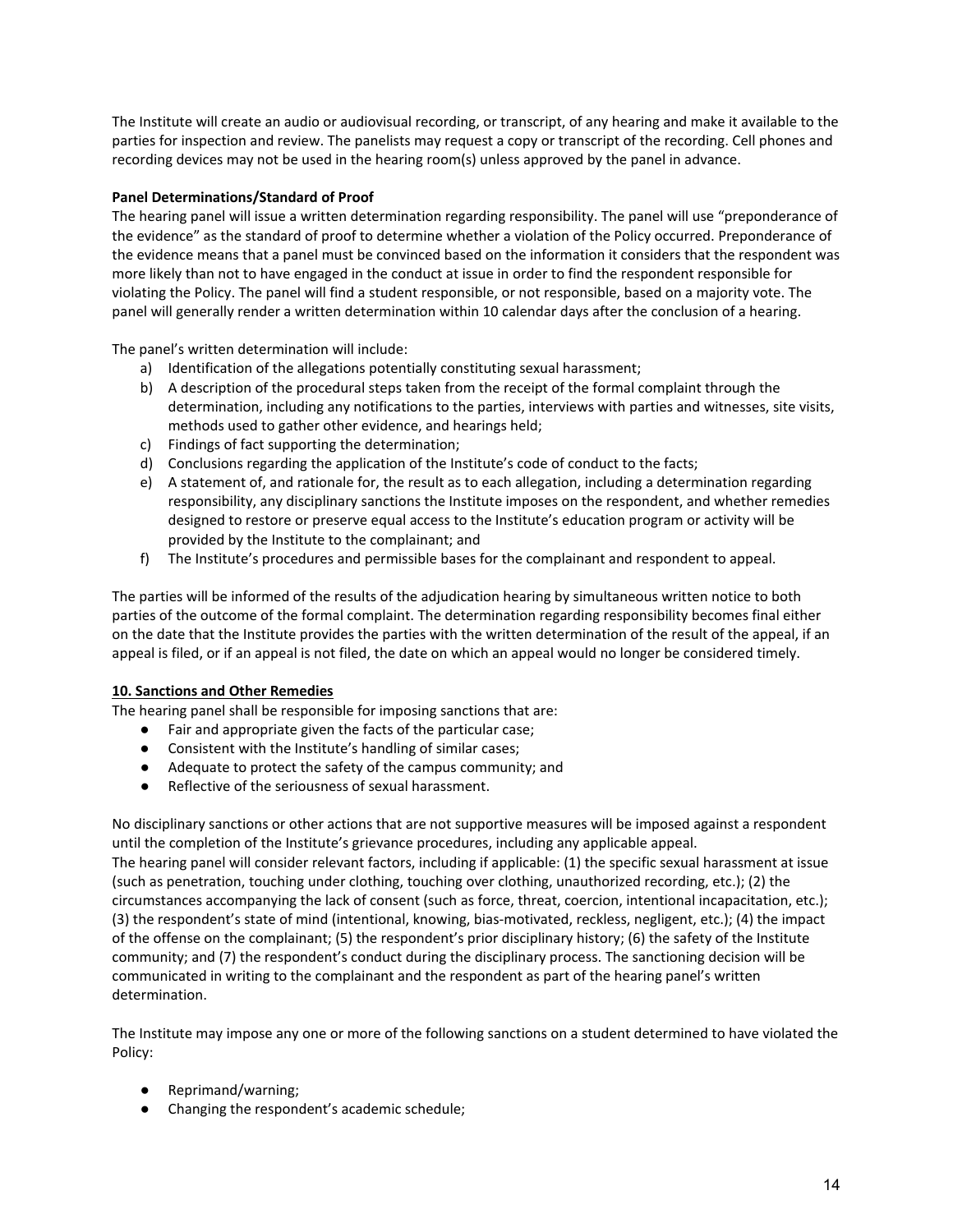- Disciplinary probation;
- Restricting access to Institute facilities or activities;
- Community service;
- Issuing a "no contact" order to the respondent or requiring that such an order remain in place;
- Dismissal or restriction from Institute employment;
- Suspension (limited time or indefinite); and
- Expulsion.

In addition to any other sanction (except where the sanction is expulsion), the Institute may require any student determined to be responsible for a violation of the Policy to receive appropriate education and/or training related to the sexual harassment violation at issue. The Institute may also recommend counseling or other support services for the student.

Whatever the outcome of the hearing process, a complainant may request ongoing or additional supportive measures and the Title IX Coordinator will determine whether such supportive measures are appropriate. Potential ongoing supportive measures include:

- Providing an escort for the complainant;
- Changing the complainant's academic schedule;
- Allowing the complainant to withdraw from or retake a class without penalty; and
- Providing access to tutoring or other academic support, such as extra time to complete or re-take a class.

The Institute may also determine that additional measures are appropriate to respond to the effects of the incident on the Institute community. Additional responses for the benefit of the Institute community may include:

- Increased monitoring, supervision, or security at locations or activities where the harassment occurred;
- Additional training and educational materials for students and employees;
- Revision of the Institute's policies relating to sexual harassment; and
- Climate surveys regarding sexual harassment.

## <span id="page-16-0"></span>**11. Appeals**

Either the respondent or the complainant or both may appeal from a determination regarding responsibility, and from a recipient's dismissal of a formal complaint or any allegations therein, on the following bases:

- 1. A procedural irregularity that affected the outcome of the matter;
- 2. New evidence that was not reasonably available at the time of the determination regarding responsibility or dismissal, that could affect the outcome of the matter; and
- 3. The Title IX Coordinator, investigator(s), or hearing panel member(s) had a conflict of interest or bias for or against complainants or respondents generally or the individual complainant or respondent that affected the outcome of the matter.

Disagreement with the finding or sanctions is not, by itself, grounds for appeals.

The decision maker(s) for the appeal may not be the same person as the hearing panel members, the investigator(s), or the Title IX Coordinator. The appealing party must submit the appeal in writing to the Institute within seven calendar days after receiving the written determination regarding responsibility. If either the complainant or respondent submits an appeal, the Title IX Coordinator will notify the other that an appeal has been filed and the grounds of the appeal. The non-appealing party may submit a written response within seven days after notice of an appeal.

If the decision-maker concludes that a change in the hearing panel's determination is warranted, the Institute may enter a revised determination, reconvene the panel to reconsider the determination, or return the matter for additional investigation. If both the complainant and respondent appeal, the appeals will be considered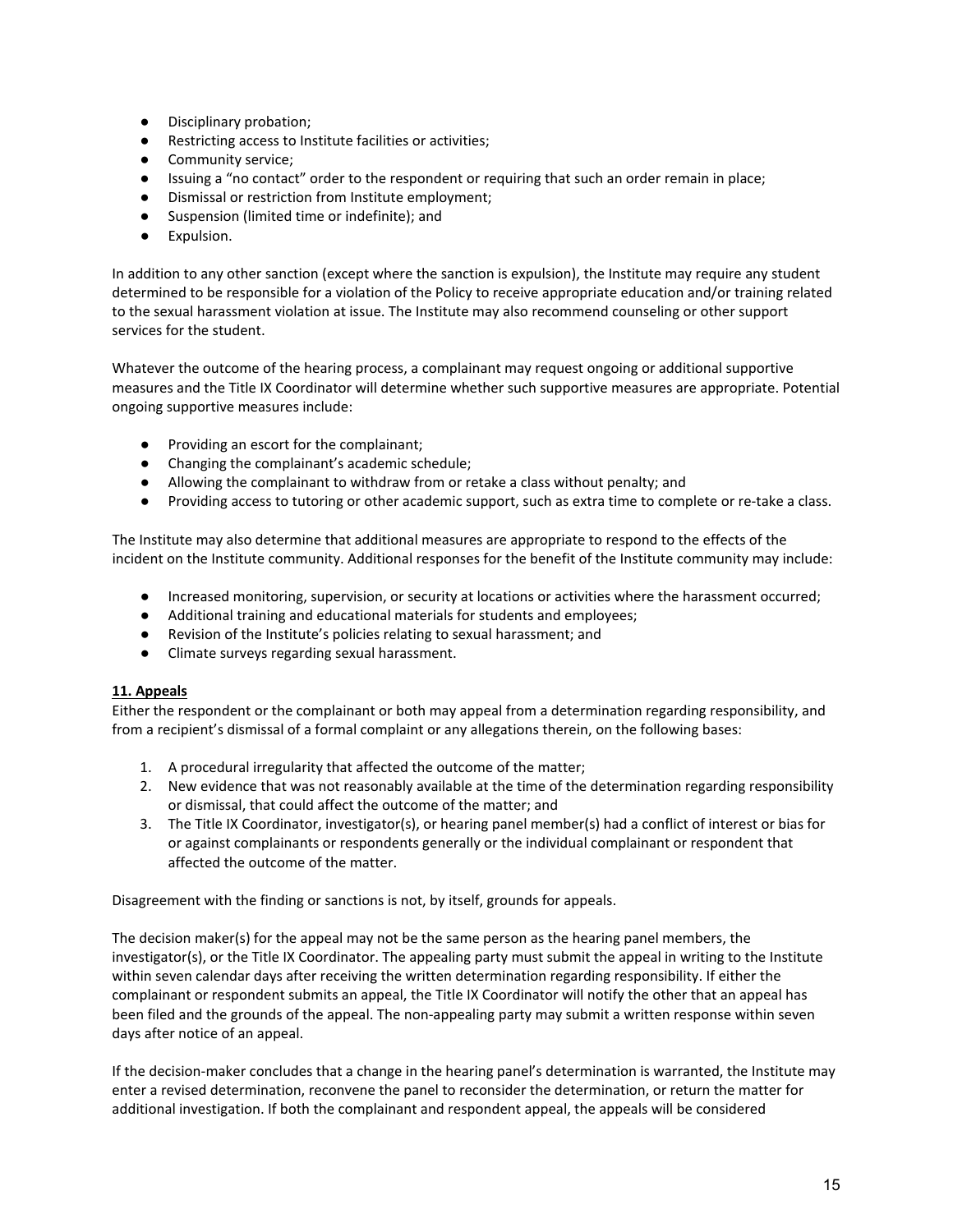## concurrently.

The decision maker will issue a written decision describing the result of the appeal and the rationale for the result, and provide the written decision simultaneously to both parties. Appeals decisions will be rendered within 15 calendar days after the receipt of the written appeal. All appeal decisions are final.

# <span id="page-17-0"></span>**12. Records Disclosure & Recordkeeping**

Disciplinary proceedings conducted by the Institute are subject to the Family Educational Records and Privacy Act (FERPA), a federal law governing the privacy of student information. FERPA generally limits disclosure of student information outside the Institute without the student's consent, but it does provide for release of student disciplinary information without a student's consent in certain circumstances.

Any information gathered in the course of an investigation may be subpoenaed by law enforcement authorities as part of a parallel investigation into the same conduct or required to be produced through other compulsory legal process.

Additional information about FERPA can be found on the Institute's website at <https://www.avedainstitutedesmoines.com/> (West Des Moines campus) or <https://www.avedainstituterochester.com/> (Rochester campus).

The Institute will, upon written request, disclose to the alleged victim of a crime of violence (as that term is defined in Section 16 of Title 18, United States Code), or a non-forcible sex offense, a report on the results of any disciplinary proceeding conducted by the Institute against a student who is the alleged perpetrator of such crime or offense. If the alleged victim is deceased as a result of such crime or offense, the next of kin of such victim shall be treated as the alleged victim for purposes of this paragraph.

The Institute will maintain for a period of not less than seven years records of:

- a) Each sexual harassment investigation including any determination regarding responsibility; any audio, audiovisual recording, or transcript from a hearing conducted in response to a formal complaint; any disciplinary sanctions imposed on the respondent; and any remedies provided to the complainant designed to restore or preserve equal access to the Institute's education programs or activities;
- b) Any appeal and the result therefrom;
- c) Any informal resolution and the result therefrom; and
- d) All materials used to train Title IX Coordinators, investigators, hearing panel members, decision-makers, and any person who facilitates an informal resolution process. The Institute will make these training materials publicly available on its website.

The Institute will create and maintain for a period of not less than seven years, records of any actions, including any supportive measures, taken in response to a report or formal complaint of sexual harassment. In each instance, the Institute will document the basis for its conclusion that its response was not deliberately indifferent, and document that it has taken measures designed to restore or preserve equal access to the Institute's education program or activity. If the Institute does not provide a complainant with supportive measures, then the Institute will document the reasons why such a response was not clearly unreasonable in light of the known circumstances. The documentation of certain bases or measures does not limit the Institute in the future from providing additional explanations or detailing additional measures taken.

## <span id="page-17-1"></span>**13. Education and Prevention Programs**

As set forth in Section 3 of this Policy statement, sexual assault, sexual harassment, dating violence, domestic violence, and stalking are all forms of prohibited conduct.

The Institute is committed to offering educational programs to promote awareness and prevention of prohibited conduct. Educational programs include an overview of the Institute's policies and procedures; relevant definitions, including prohibited conduct; discussion of the impact of alcohol and illegal drug use; consent; safe and positive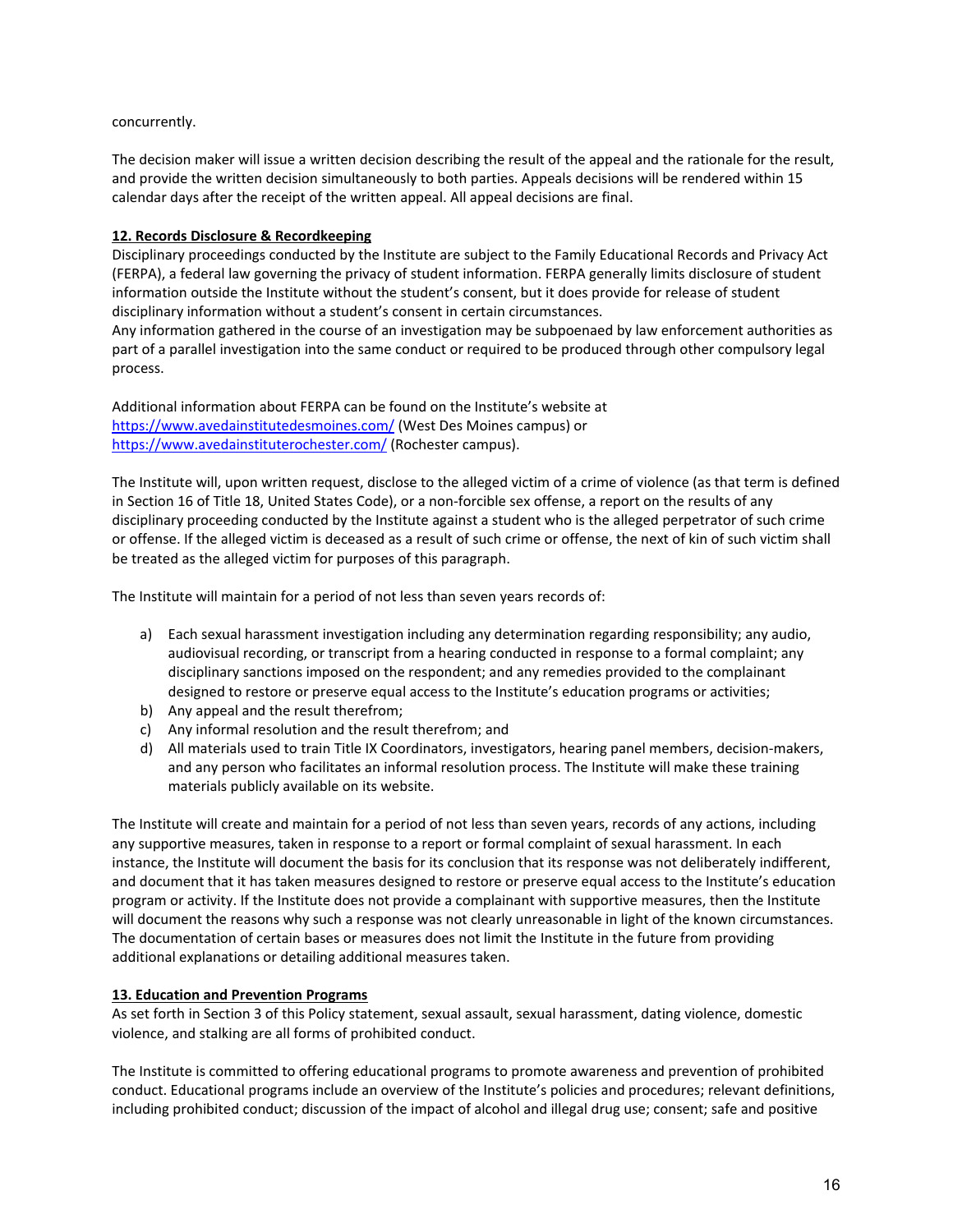options for bystander intervention; review of resources and reporting options available for students, faculty, and staff; and information about risk reduction. Incoming students and new employees will receive primary prevention and awareness programming as part of their orientation.

As part of the Institute's commitment to provide an educational and work environment free from prohibited conduct, this Policy will be disseminated widely to the Institute community through e-mail communication, publications, websites, new employee orientations, student orientations, and other appropriate channels of communication.

The Title IX Coordinator, investigators, hearing panel members, and anyone else who is involved in responding to, investigating, or adjudicating sexual harassment will receive annual training from experts in the field. In addition to training on how the adjudicatory process works, the training will include specific instruction about how to approach students about sensitive issues that may arise in the context of sexual harassment.

#### <span id="page-18-0"></span>**Definitions of Sexual Harassment under State Law**

#### <span id="page-18-1"></span>**Iowa Law:**

The Iowa Code provides the following definitions with respect to sexual abuse, sexual assault and consent:

Iowa Code § 709.1 Sexual abuse defined.

Any sex act between persons is sexual abuse by either of the persons when the act is performed with the other person in any of the following circumstances:

1. The act is done by force or against the will of the other. If the consent or acquiescence of the other is procured by threats of violence toward any person or if the act is done while the other is under the influence of a drug inducing sleep or is otherwise in a state of unconsciousness, the act is done against the will of the other.

2. Such other person is suffering from a mental defect or incapacity which precludes giving consent or lacks the mental capacity to know the right and wrong of conduct in sexual matters.

3. Such other person is a child.

Iowa Code § 709.1A Incapacitation.

As used in this chapter, "incapacitated" means a person is disabled or deprived of ability, as follows:

1. "Mentally incapacitated" means that a person is temporarily incapable of apprising or controlling the person's own conduct due to the influence of a narcotic, anesthetic, or intoxicating substance.

2. "Physically helpless" means that a person is unable to communicate an unwillingness to act because the person is unconscious, asleep, or is otherwise physically limited. 3. "Physically incapacitated" means that a person has a bodily impairment or handicap that substantially limits the person's ability to resist or flee.

Iowa Code § 709.2 Sexual abuse in the first degree. A person commits sexual abuse in the first degree when in the course of committing sexual abuse the person causes another serious injury.

Sexual abuse in the first degree is a class "A" felony.

709.3 Sexual abuse in the second degree.

1. A person commits sexual abuse in the second degree when the person commits sexual abuse under any of the following circumstances:

a. During the commission of sexual abuse the person displays in a threatening manner a dangerous weapon or uses or threatens to use force creating a substantial risk of death or serious injury to any person.

b. The other person is under the age of twelve. c. The person is aided or abetted by one or more persons and the sex act is committed by force or against the will of

the other person against whom the sex act is committed. 2. Sexual abuse in the second degree is a class "B" felony.

Iowa Code § 709.4 Sexual abuse in the third degree. 1. A person commits sexual abuse in the third degree when the person performs a sex act under any of the following circumstances:

a. The act is done by force or against the will of the other person, whether or not the other person is the person's spouse or is cohabiting with the person.

b. The act is between persons who are not at the time cohabiting as husband and wife and if any of the following are true:

(1) The other person is suffering from a mental defect or incapacity which precludes giving consent.

(2) The other person is twelve or thirteen years of age.

(3) The other person is fourteen or fifteen years of age and any of the following are true:

(a) The person is a member of the same household as the other person.

(b) The person is related to the other person by blood or affinity to the fourth degree.

(c) The person is in a position of authority over the other person and uses that authority to coerce the other person to submit.

(d) The person is four or more years older than the other person.

c. The act is performed while the other person is under the influence of a controlled substance, which may include but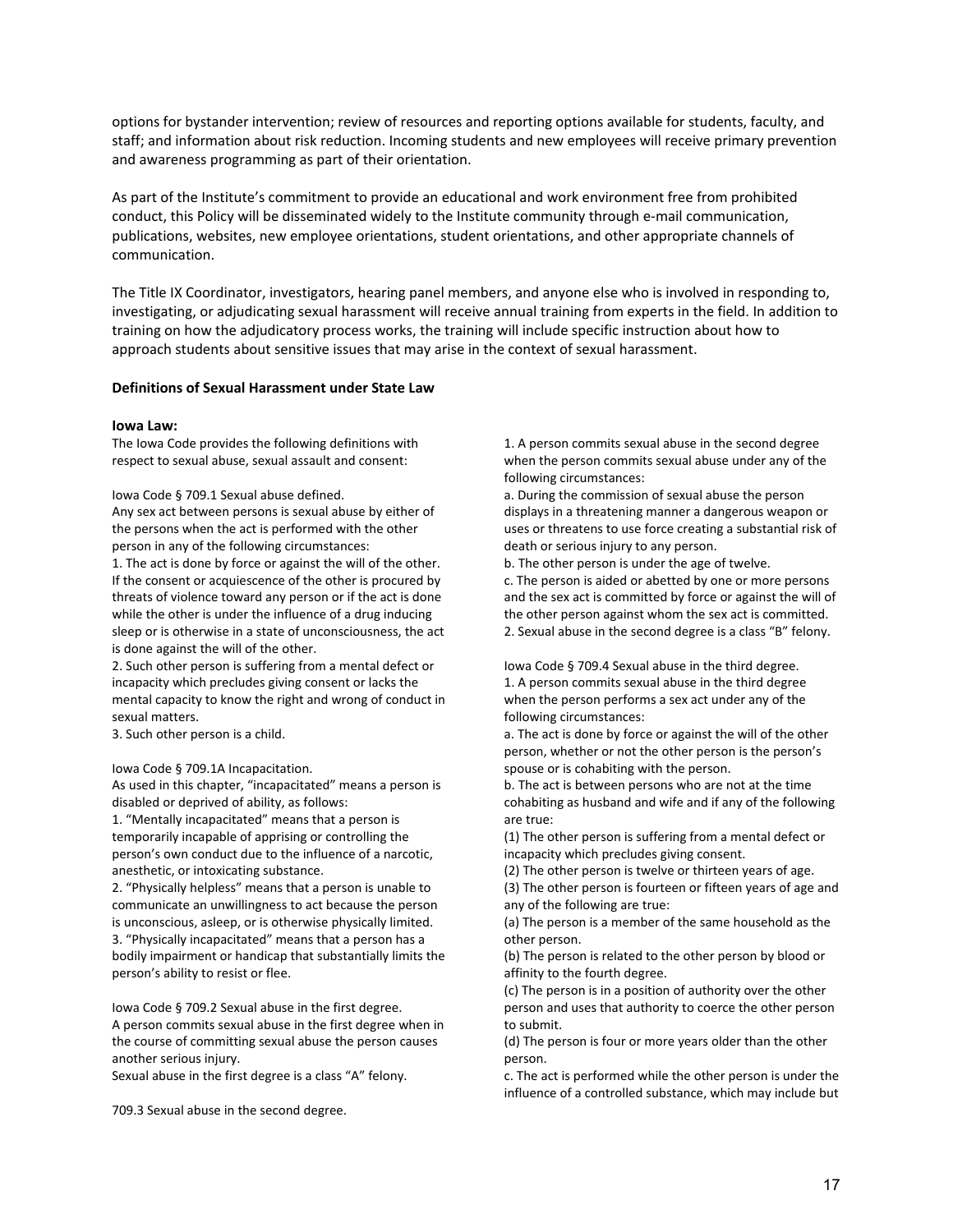is not limited to flunitrazepam, and all the following are true:

(1) The controlled substance, which may include but is not limited to flunitrazepam, prevents the other person from consenting to the act.

(2) The person performing the act knows or reasonably should have known that the other person was under the influence of the controlled substance, which may include but is not limited to flunitrazepam.

d. The act is performed while the other person is mentally incapacitated, physically incapacitated, or physically helpless.

2. Sexual abuse in the third degree is a class "C" felony.

Iowa Code § 709.5 Resistance to sexual abuse. Under the provisions of this chapter it shall not be necessary to establish physical resistance by a person in order to establish that an act of sexual abuse was committed by force or against the will of the person. However, the circumstances surrounding the commission of the act may be considered in determining whether or not the act was done by force or against the will of the other.

Iowa Code § 709.11 Assault with intent to commit sexual abuse.

Any person who commits an assault, as defined in section 708.1, with the intent to commit sexual abuse:

1. Is guilty of a class "C" felony if the person thereby causes serious injury to any person.

2. Is guilty of a class "D" felony if the person thereby causes any person a bodily injury other than a serious injury.

3. Is guilty of an aggravated misdemeanor if no injury results.

Iowa Code § 709.22 Prevention of further sexual assault notification of rights.

1. If a peace officer has reason to believe that a sexual assault as defined in section 915.40 has occurred, the officer shall use all reasonable means to prevent further violence including but not limited to the following: a. If requested, remaining on the scene of the alleged sexual assault as long as there is a danger to the victim's physical safety without the presence of a peace officer, including but not limited to staying in the dwelling unit or residence when it is the scene of the alleged sexual assault, or if unable to remain on the scene, assisting the victim in leaving the scene.

b. Assisting a victim in obtaining medical treatment necessitated by the sexual assault, including providing assistance to the victim in obtaining transportation to the emergency room of the nearest hospital.

c. Providing a victim with immediate and adequate notice of the victim's rights. The notice shall consist of handing the victim a document that includes the telephone numbers of shelters, support groups, and crisis lines operating in the area and contains a copy of the following statement written in English and Spanish; asking the victim to read the statement; and asking whether the victim understands the rights:

[1] You have the right to ask the court for help with any of the following on a temporary basis:

[a] Keeping your attacker away from you, your home, and your place of work.

[b] The right to stay at your home without interference from your attacker.

[c] The right to seek a no-contact order under section 664A.3 or 915.22, if your attacker is arrested for sexual assault.

[2] You have the right to register as a victim with the county attorney under section 915.12.

[3] You have the right to file a complaint for threats, assaults, or other related crimes.

[4] You have the right to seek restitution against your attacker for harm to you or your property.

[5] You have the right to apply for victim compensation. [6] You have the right to contact the county attorney or local law enforcement to determine the status of your case.

[7] If you are in need of medical treatment, you have the right to request that the officer present assist you in obtaining transportation to the nearest hospital or otherwise assist you.

[8] You have the right to a sexual assault examination performed at state expense.

[9] You have the right to request the presence of a victim counselor, as defined in section 915.20A, at any proceeding related to an assault including a medical examination.

[10] If you believe that police protection is needed for your physical safety, you have the right to request that the officer present remain at the scene until you and other affected parties can leave or until safety is otherwise ensured.

2. A peace officer is not civilly or criminally liable for actions taken in good faith pursuant to this section.

The Iowa Code provides the following definitions with respect to Stalking:

Iowa Code § 708.11 Stalking.

1. As used in this section, unless the context otherwise requires:

a. "Accompanying offense" means any public offense committed as part of the course of conduct engaged in while committing the offense of stalking.

b. "Course of conduct" means repeatedly maintaining a visual or physical proximity to a person without legitimate purpose or repeatedly conveying oral or written threats, threats implied by conduct, or a combination thereof, directed at or toward a person.

c. "Immediate family member" means a spouse, parent, child, sibling, or any other person who regularly resides in the household of a specific person, or who within the prior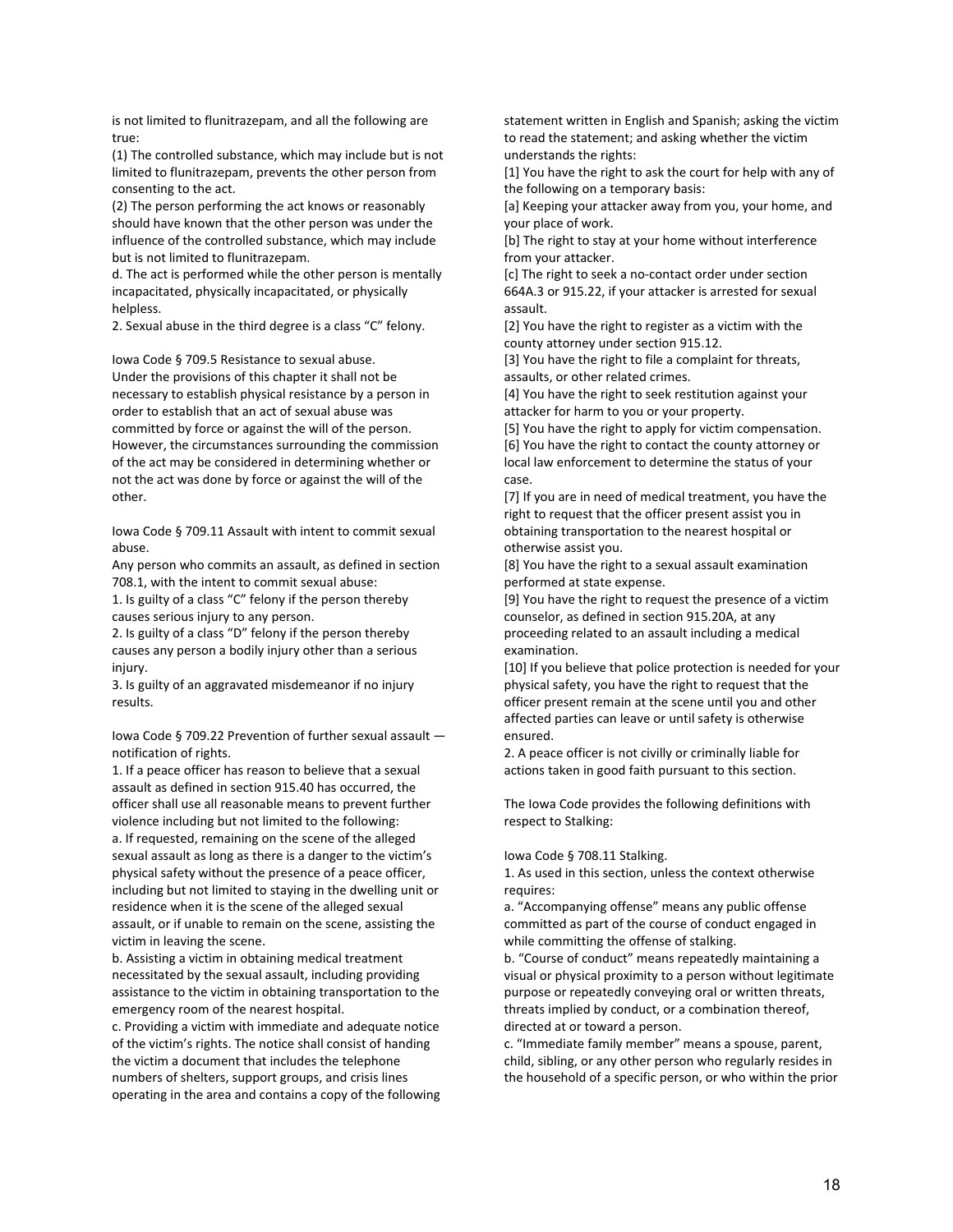six months regularly resided in the household of a specific person.

d. "Repeatedly" means on two or more occasions.

2. A person commits stalking when all the following occur: a. The person purposefully engages in a course of conduct directed at a specific person that would cause a reasonable person to fear bodily injury to, or the death of, that specific person or a member of the specific person's immediate family.

b. The person has knowledge or should have knowledge that the specific person will be placed in reasonable fear of bodily injury to, or the death of, that specific person or a member of the specific person's immediate family by the course of conduct.

c. The person's course of conduct induces fear in the specific person of bodily injury to, or the death of, the specific person or a member of the specific person's immediate family.

3. a. A person who commits stalking in violation of this section commits a class "C" felony for a third or subsequent offense.

b. A person who commits stalking in violation of this section commits a class "D" felony if any of the following apply:

(1) The person commits stalking while subject to restrictions contained in a criminal or civil protective order or injunction, or any other court order which prohibits contact between the person and the victim, or while subject to restrictions contained in a criminal or civil protective order or injunction or other court order which prohibits contact between the person and another person against whom the person has committed a public offense. (2) The person commits stalking while in possession of a dangerous weapon, as defined in section 702.7.

(3) The person commits stalking by directing a course of conduct at a specific person who is under eighteen years of age.

(4) The offense is a second offense.

c. A person who commits stalking in violation of this section commits an aggravated misdemeanor if the offense is a first offense which is not included in paragraph "b".

The Iowa Code provides the following definitions with respect to Domestic Abuse:

Iowa Code § 236.2 Definitions.

#### <span id="page-20-0"></span>**Minnesota Law:**

Minn. Stat. Ann. § 363A.03 "Sexual harassment" includes unwelcome sexual advances, requests

for sexual favors, sexually motivated physical contact or other verbal or physical conduct or communication of a sexual nature when:

(1) submission to that conduct or communication is made a term or condition, either explicitly or implicitly, of obtaining employment, public accommodations or public services, education, or housing;

\* \* \*

2. "Domestic abuse" means committing assault as defined in section 708.1 under any of the following circumstances: a. The assault is between family or household members who resided together at the time of the assault. b. The assault is between separated spouses or persons divorced from each other and not residing together at the time of the assault.

c. The assault is between persons who are parents of the same minor child, regardless of whether they have been married or have lived together at any time.

d. The assault is between persons who have been family or household members residing together within the past year and are not residing together at the time of the assault. e. (1) The assault is between persons who are in an

intimate relationship or have been in an intimate relationship and have had contact within the past year of the assault. In determining whether persons are or have been in an intimate relationship, the court may consider the following nonexclusive list of factors:

(a) The duration of the relationship.

(b) The frequency of interaction.

(c) Whether the relationship has been terminated. (d) The nature of the relationship, characterized by either party's expectation of sexual or romantic involvement. (2) A person may be involved in an intimate relationship with more than one person at a time.

\* \* \*

4. a. "Family or household members" means spouses, persons cohabiting, parents, or other persons related by consanguinity or affinity. \* \* \*

5. "Intimate relationship" means a significant romantic involvement that need not include sexual involvement. An intimate relationship does not include casual social relationships or associations in a business or professional capacity. \* \* \*

The Iowa Code does not provide a criminal definition of Dating Violence. However, the definition of sexual abuse under Iowa Code § 236.2.2.e includes assault between persons who are in an intimate relationship or have been in an intimate relationship and have had contact within the past year of the assault. Iowa Code § 236.2.5 states that "intimate relationship" means a significant romantic involvement that need not include sexual involvement.

(2) submission to or rejection of that conduct or communication by an individual is used as a factor in decisions affecting that individual's employment, public accommodations or public services, education, or housing; or

(3) that conduct or communication has the purpose or effect of substantially interfering with an individual's employment, public accommodations or public services, education, or housing, or creating an intimidating, hostile,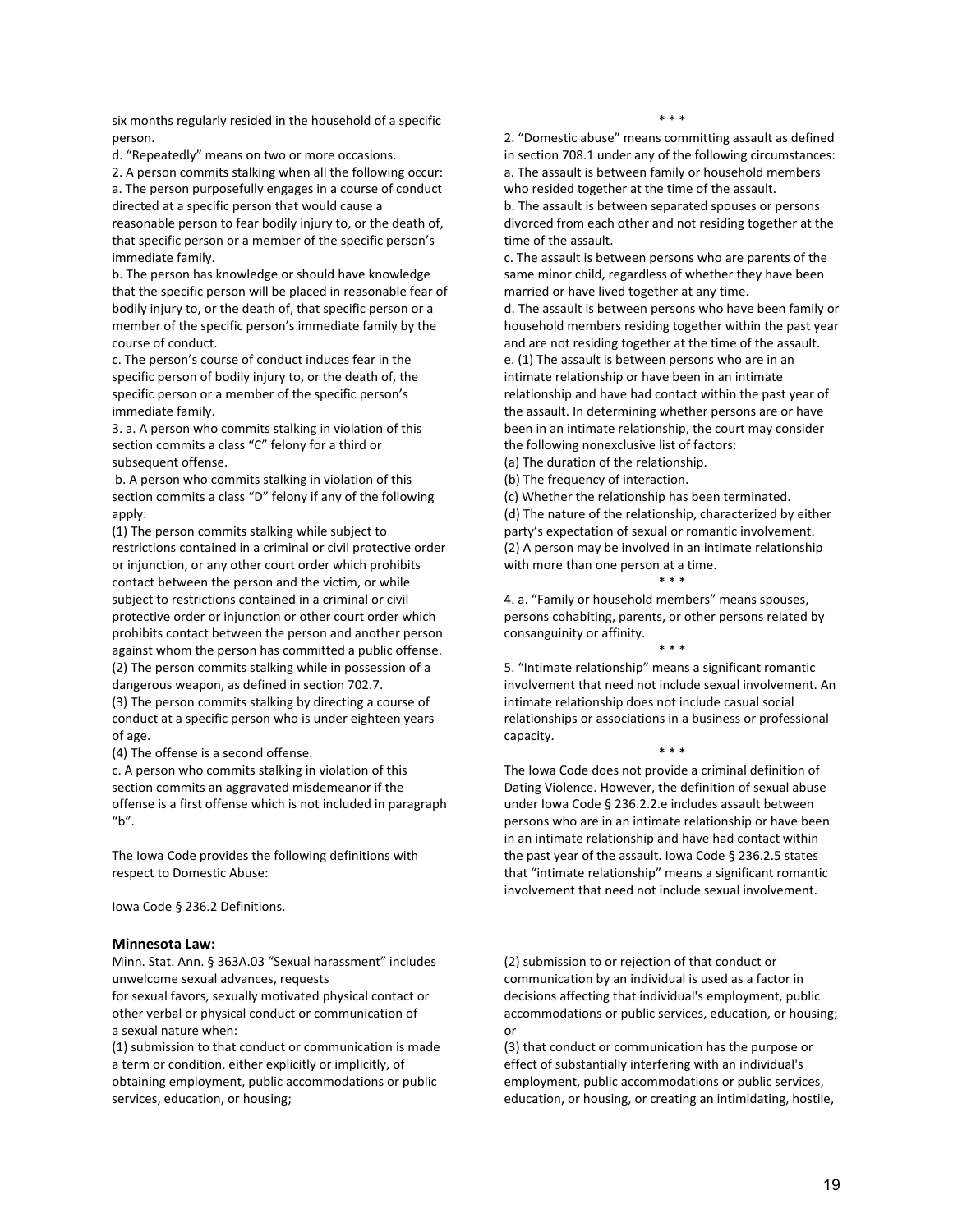or offensive employment, public accommodations, public services, educational, or housing environment.

Minn. Stat. Ann. § 609.293 "Sodomy" means carnally knowing any person by the anus or by or with the mouth.

Minn. Stat. Ann. § 609.342 Criminal sexual conduct in the first degree. A person who engages in sexual penetration with another person … is guilty of criminal sexual conduct in the first degree if any of the following circumstances exists:

\*\*\*

(c) circumstances existing at the time of the act cause the complainant to have a reasonable fear of imminent great bodily harm to the complainant or another;

(d) the actor is armed with a dangerous weapon or any article used or fashioned in a manner to lead the complainant to reasonably believe it to be a dangerous weapon and uses or threatens to use the weapon or article to cause the complainant to submit;

(e) the actor causes personal injury to the complainant, and either of the following circumstances exist:

(i) the actor uses force or coercion to accomplish the act; or

(ii) the actor knows or has reason to know that the complainant is mentally impaired, mentally incapacitated, or physically helpless;

(f) the actor is aided or abetted by one or more accomplices within the meaning of section 609.05, and either of the following circumstances exists:

(i) an accomplice uses force or coercion to cause the complainant to submit; or

(ii) an accomplice is armed with a dangerous weapon or any article used or fashioned in a manner to lead the complainant reasonably to believe it to be a dangerous weapon and uses or threatens to use the weapon or article to cause the complainant to submit;

#### Minn. Stat. Ann. § 609.3453

A person is guilty of criminal sexual predatory conduct if the person commits a predatory crime that was motivated by the offender's sexual impulses or was part of a predatory pattern of behavior that had criminal sexual conduct as its goal.

Minn. Stat. Ann. § 609.749 Stalking.(a) A person who engages in stalking with respect to a single victim or one or more members of a single household which the actor knows or has reason to know would cause the victim under the circumstances to feel terrorized or to fear bodily harm and which does cause this reaction on the part of the victim, is guilty of a felony and may be sentenced to imprisonment for not more than ten years or to payment of a fine of not more than \$20,000, or both.

Minn. Stat. Ann. § 518B.01 (a) "Domestic abuse" means the following, if committed against a family or household member by a family or household member:

(1) physical harm, bodily injury, or assault;

(2) the infliction of fear of imminent physical harm, bodily injury, or assault; or

(3) terroristic threats, within the meaning of section 609.713, subdivision 1; criminal sexual conduct, within the meaning of section 609.342, 609.343, 609.344, 609.345, or 609.3451; or interference with an emergency call within the meaning of section 609.78, subdivision 2.

(b) "Family or household members" means:

(1) spouses and former spouses;

(2) parents and children;

(3) persons related by blood;

(4) persons who are presently residing together or who have resided together in the past;

(5) persons who have a child in common regardless of whether they have been married or have lived together at any time;

(6) a man and woman if the woman is pregnant and the man is alleged to be the father, regardless of whether they have been married or have lived together at any time; and (7) persons involved in a significant romantic or sexual relationship.

Issuance of an order for protection on the ground in clause (6) does not affect a determination of paternity under [sections 257.51](https://1.next.westlaw.com/Link/Document/FullText?findType=L&pubNum=1000044&cite=MNSTS257.51&originatingDoc=N0F658AF0F66A11E9BC718A826612E73A&refType=LQ&originationContext=document&transitionType=DocumentItem&contextData=(sc.Search)) to [257.74.](https://1.next.westlaw.com/Link/Document/FullText?findType=L&pubNum=1000044&cite=MNSTS257.74&originatingDoc=N0F658AF0F66A11E9BC718A826612E73A&refType=LQ&originationContext=document&transitionType=DocumentItem&contextData=(sc.Search)) In determining whether persons are or have been involved in a significant romantic or sexual relationship under clause (7), the court shall consider the length of time of the relationship; type of relationship; frequency of interaction between the parties; and, if the relationship has terminated, length of time since the termination.

#### <span id="page-21-0"></span>**Bystander Intervention**

The Institute's primary prevention and awareness program includes a description of safe and positive options for bystander intervention. Active bystanders take the initiative to help someone who may be targeted for a sexual assault. They do this in ways that are intended to avoid verbal or physical conflict. Active bystanders also take the initiative to help friends, who are not thinking clearly, from becoming offenders of crime. Intervention does not mean that you directly intervene to stop a crime in progress; rather, these steps are "early intervention" – before a crime begins to occur. There are three important components to consider before taking action that we refer to as the ABCs: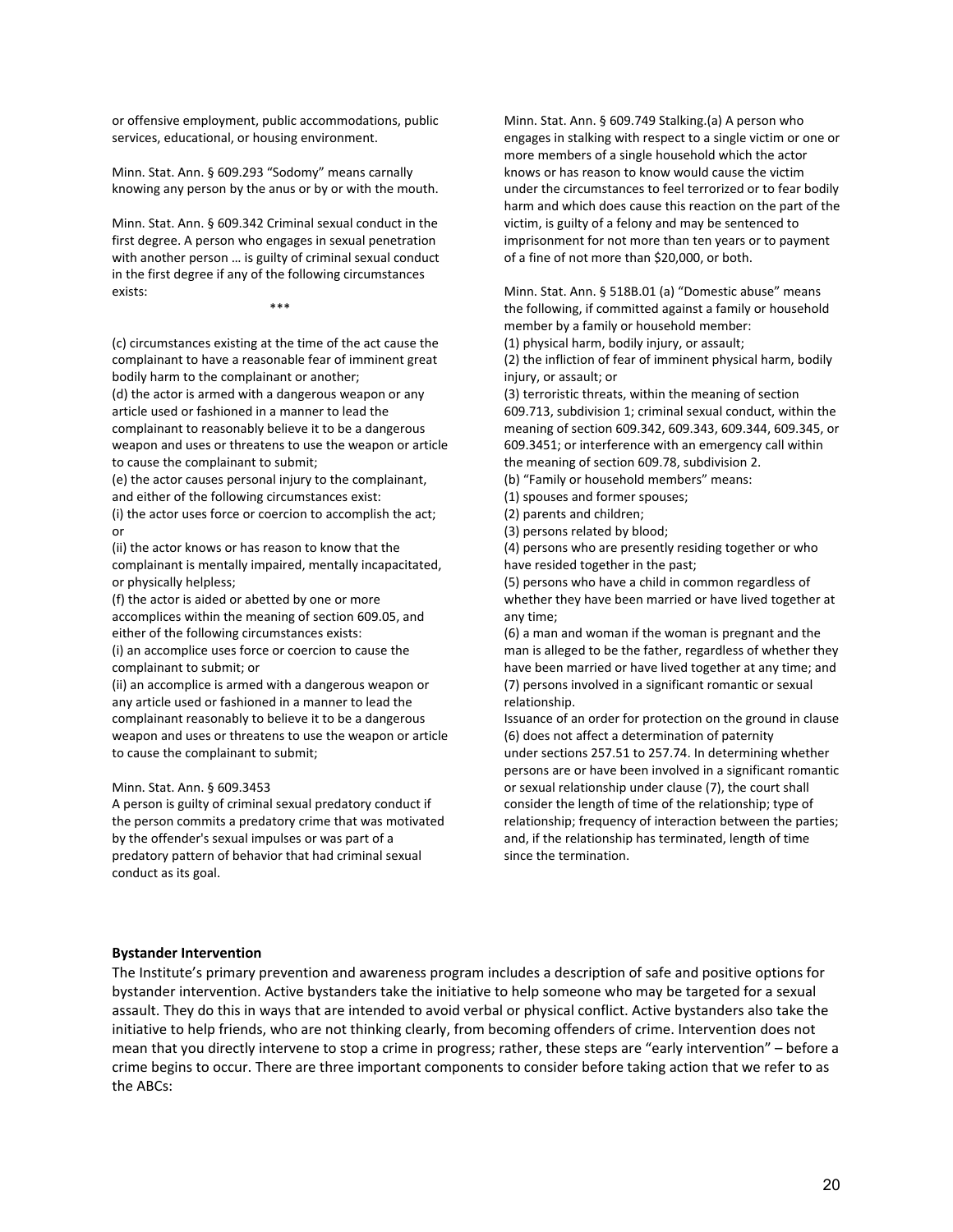- **A**ssess for safety. Ensure that all parties are safe, and whether the situation requires calling authorities. When deciding to intervene, your personal safety should be the #1 priority. When in doubt, call for help.
- **B**e with others. If it is safe to intervene, you are likely to have a greater influence on the parties involved when you work together with someone or several people. Your safety is increased when you stay with a group of friends that you know well.
- **Care for the person.** Ask if the target of the unwanted sexual advance/attention/behavior is okay does he or she need medical care? Ask if someone they trust can help them get safely home.

# <span id="page-22-0"></span>**Risk Reduction**

The Institute's primary prevention and awareness program includes information on risk reduction. This includes:

*Avoiding Dangerous Situations.* While you can never completely protect yourself from sexual assault, there are some things you can do to help reduce your risk of being assaulted.

- Be aware of your surroundings. Knowing where you are and who is around you may help you to find a way to get out of a bad situation.
- Try to avoid isolated areas. It is more difficult to get help if no one is around.
- Walk with purpose. Even if you don't know where you are going, act like you do.
- Trust your instincts. If a situation or location feels unsafe or uncomfortable, it probably isn't the best place to be.
- Try not to load yourself down with packages or bags as this can make you appear more vulnerable.
- Make sure your cell phone is with you and charged and that you have money for transportation.
- Don't allow yourself to be isolated with someone you don't trust or someone you don't know.
- Avoid putting headphones in or on both ears so that you can be more aware of your surroundings, especially if you are walking alone.

*Safety Planning.* Things to think about:

- How to get away if there is an emergency? Be conscious of exits or other escape routes. Think about options for transportation (car, bus, subway, etc.).
- Who can help? Friends and/or family, or support centers in your area. Please see Section 4 of this Policy for a list of support organizations.
- Where to go? Options may include a friend's or relative's house, or you may consider going to a domestic violence or homeless shelter. You may also go to the police. **Important Safety Note:** If the dangerous situation involves a partner, go to the police or a shelter first.
- What to bring? This may include important papers and documents such as a birth certificate, social security card, license, passport, medical records, lease, bills, etc. This will also include house keys, car keys, cash, credit cards, medicine, important numbers, and your cell phone. If you are bringing children with you, remember to bring their important papers and legal documents. You can keep all of these things in an emergency bag. You should hide the bag—it is best if it is not in your house or car. If the bag is discovered, you can call it a "tornado" or "fire" bag.

*Protecting Your Friends.* You have a crucial role to play in keeping your friends safe. No matter what the setting, if you see something that doesn't feel quite right or see someone who might be in trouble, there are some simple things you can do to help out a friend.

- Distract. If you see a friend in a situation that doesn't feel quite right, create a distraction to get your friend to safety. This can be as simple as joining or redirecting the conversation: suggest to your friend that you leave the party, or ask them to walk you home. Try asking questions like: "Do you want to head to the bathroom with me?" or "Do you want to head to another party – or grab pizza?"
- Step in. If you see someone who looks uncomfortable or is at risk, step in. If you feel safe, find a way to de-escalate the situation and separate all parties involved. Don't be shy about directly asking the person if they need help or if they feel uncomfortable.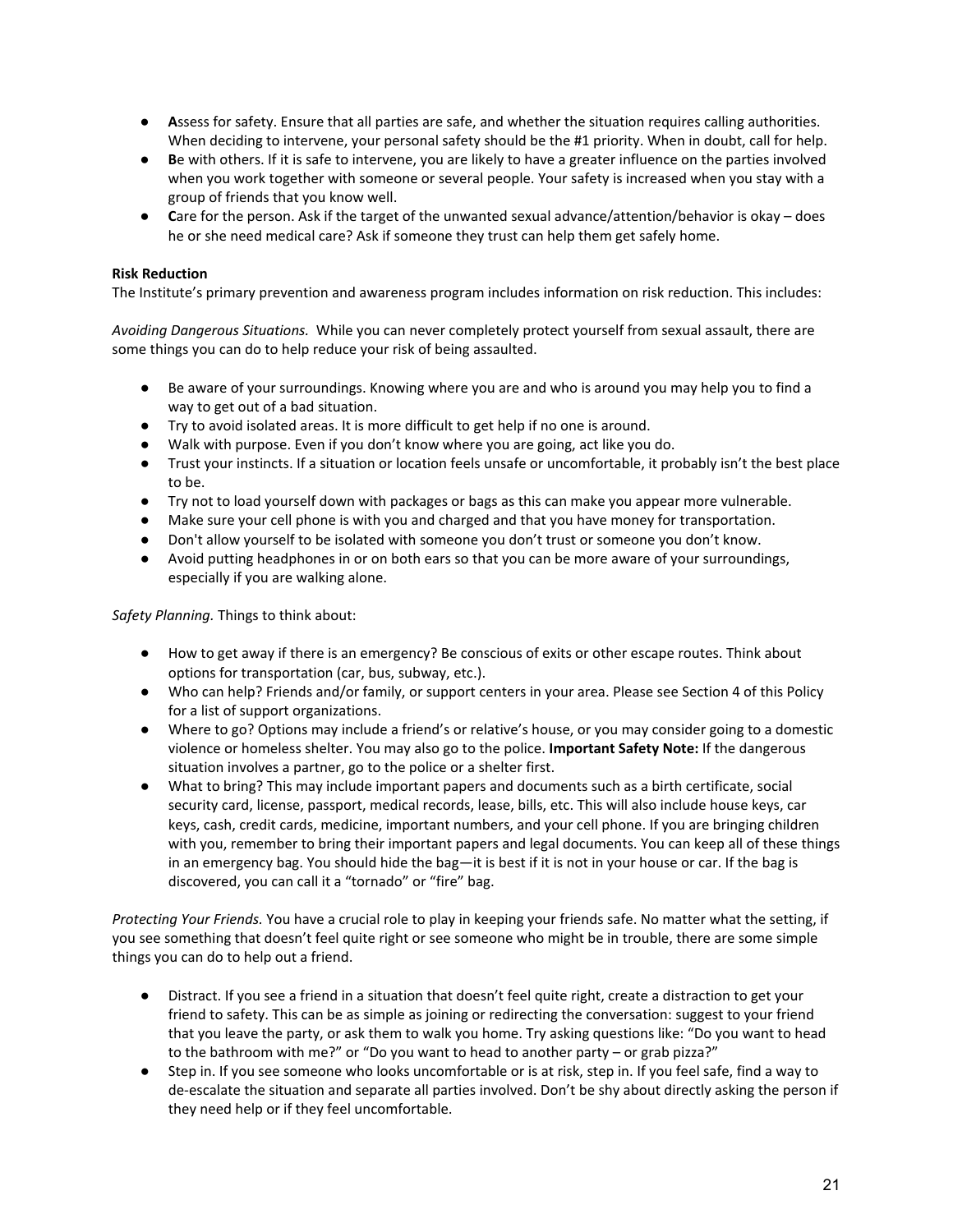- Enlist others. You don't have to go it alone. Call in friends or other people in the area as reinforcements to help defuse a dangerous situation and get the at-risk person home safely. There is safety in numbers.
- Keep an eye out. Use your eyes and ears to observe your surroundings. If you see someone who has had too much to drink or could be vulnerable, try to get them to a safe place. Enlist friends to help you. Even if you weren't around when the assault occurred, you can still support a friend in the aftermath.

*Social Situations.* While you can never completely protect yourself from sexual assault, there are some things you can do to help reduce your risk of being assaulted in social situations.

- When you go to a social gathering, go with a group of friends. Arrive together, check in with each other throughout the evening, and leave together. Knowing where you are and who is around you may help you to find a way out of a bad situation.
- Trust your instincts. If you feel unsafe in any situation, go with your gut. If you see something suspicious, contact law enforcement immediately.
- Don't leave your drink unattended while talking, dancing, using the restroom, or making a phone call. If you've left your drink alone, just get a new one.
- Don't accept drinks from people you don't know or trust. If you choose to accept a drink, go with the person to the bar to order it, watch it being poured, and carry it yourself. At parties, don't drink from the punch bowls or other large, common open containers.
- Watch out for your friends, and vice versa. If a friend seems out of it, is way too intoxicated for the amount of alcohol they've had, or is acting out of character, get him or her to a safe place immediately.
- If you suspect you or a friend has been drugged, contact law enforcement immediately. Be explicit with doctors so they can give you the correct tests (you will need a urine test and possibly others). *Information on Risk Reduction was provided by RAINN: Rape, Abuse & Incest National Network: [www.rainn.org.](http://www.rainn.org/)*

# <span id="page-23-0"></span>**14. Amendments**

The Institute may amend the Policy or the Procedures from time to time. Nothing in the Policy or Procedures shall affect the inherent authority of the Institute to take such actions as it deems appropriate to further the educational mission or to protect the safety and security of the Institute community.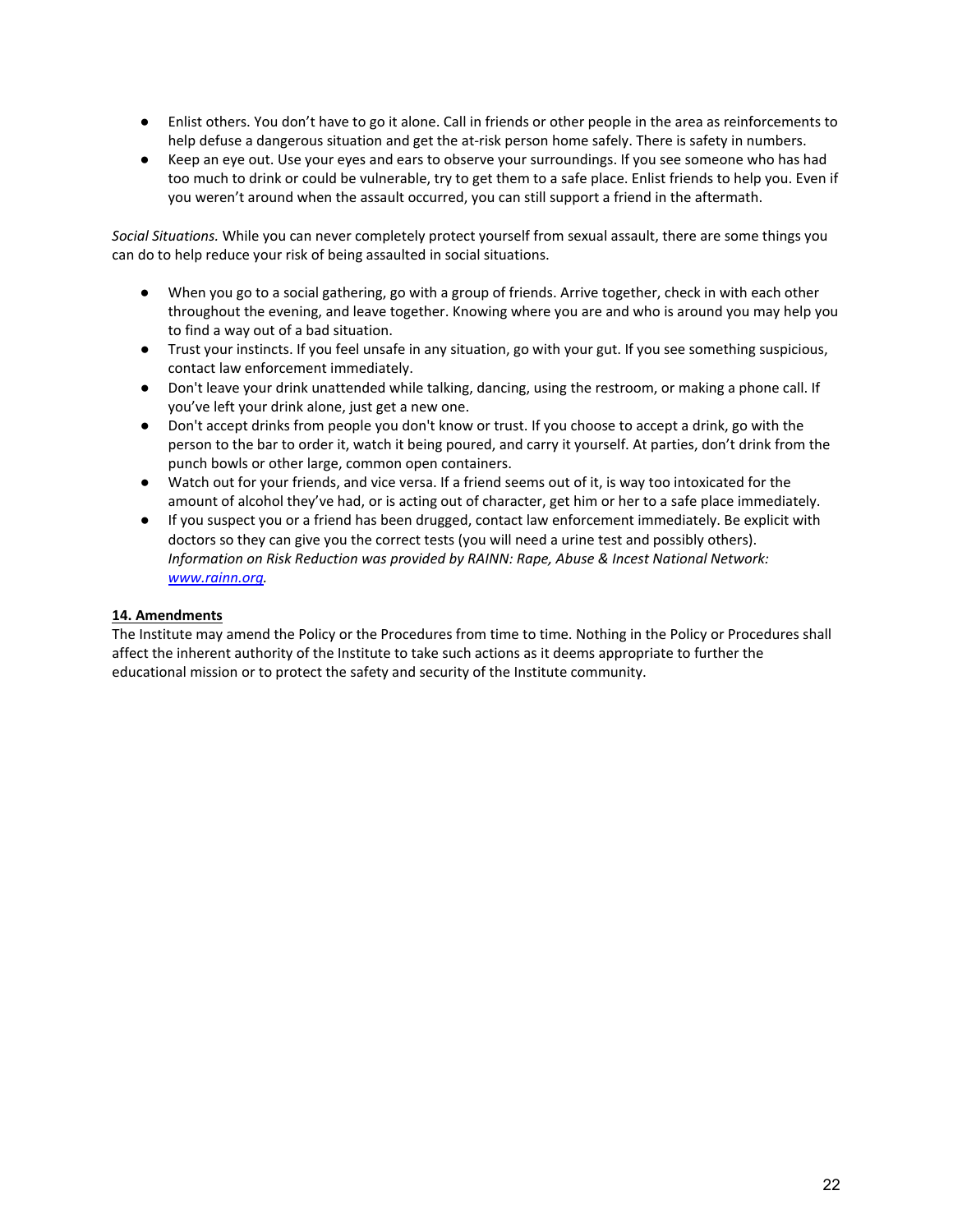#### **Aveda Institute Des Moines & Aveda Institute Rochester Sexual Harassment Policies & Grievance Procedures**

# <span id="page-24-0"></span>**Definitions of Key Terms**

- Sexual Harassment means conduct on the basis of sex that satisfies one or more of the following:
	- 1) An employee of the Institute conditioning the provision of an aid, benefit, or service of the Institute on an individual's participation in unwelcome sexual conduct;
	- 2) Unwelcome conduct determined by a reasonable person to be so severe, pervasive, and objectively offensive that it effectively denies a person equal access to the Institute's education programs or activities; or
	- 3) "Sexual assault," "dating violence," "domestic violence," or "stalking" as defined herein.
- Sexual Assault An offense that meets the definition of rape, fondling, incest, or statutory rape as used in the FBI's Unified Crime Reporting ("UCR") program.
	- o Rape The penetration, no matter how slight, of the vagina or anus with any body part or object, or oral penetration by a sex organ of another person, without the consent of the victim.
	- o Sex Offenses Any sexual act directed against another person, without the consent of the victim, including instances where the victim is incapable of giving consent.
		- Fondling—The touching of the private body parts of another person for the purpose of sexual gratification, without the consent of the victim, including instances where the victim is incapable of giving consent because of his/her age or because of his/her temporary or permanent mental incapacity.
		- Incest-Sexual intercourse between persons who are related to each other within the degrees wherein marriage is prohibited by law.
		- Statutory Rape-Sexual intercourse with a person who is under the statutory age of consent.
- Domestic Violence A felony or misdemeanor crime of violence committed (i) by a current or former spouse or intimate partner of the victim; (ii) by a person with whom the victim shares a child in common; (iii) by a person who is cohabitating with, or has cohabitated with, the victim as a spouse or intimate partner; (iv) by a person similarly situated to a spouse of the victim under the domestic or family violence laws of the jurisdiction in which the crime of violence occurred, or (v) by any other person against an adult or youth victim who is protected from that person's acts under the domestic or family violence laws of the jurisdiction in which the crime of violence occurred.
- Dating Violence Violence committed by a person who is or has been in a social relationship of a romantic or intimate nature with the victim. The existence of such a relationship shall be determined based on the reporting party's statement and with consideration of the length of the relationship, the type of relationship, and the frequency of interaction between the persons involved in the relationship. For the purpose of this definition dating violence includes, but is not limited to, sexual or physical abuse or the threat of such abuse. Dating violence does not include acts covered under the definition of domestic violence.
- "Education program or activity" includes locations, events, or circumstances over which the Institute exercises substantial control over both the respondent and the context in which the sexual harassment occurs. It includes all of the academic, educational, extra-curricular, and other programs of the Institute, whether they take place in the facilities of the Institute, at a class or training program sponsored by the Institute at another location, or elsewhere. An instructor's alleged sexual harassment of a student would likely constitute sexual harassment in the Institute's education programs or activities even if the alleged harassment occurs off campus. The Institute's education programs and activities may also include